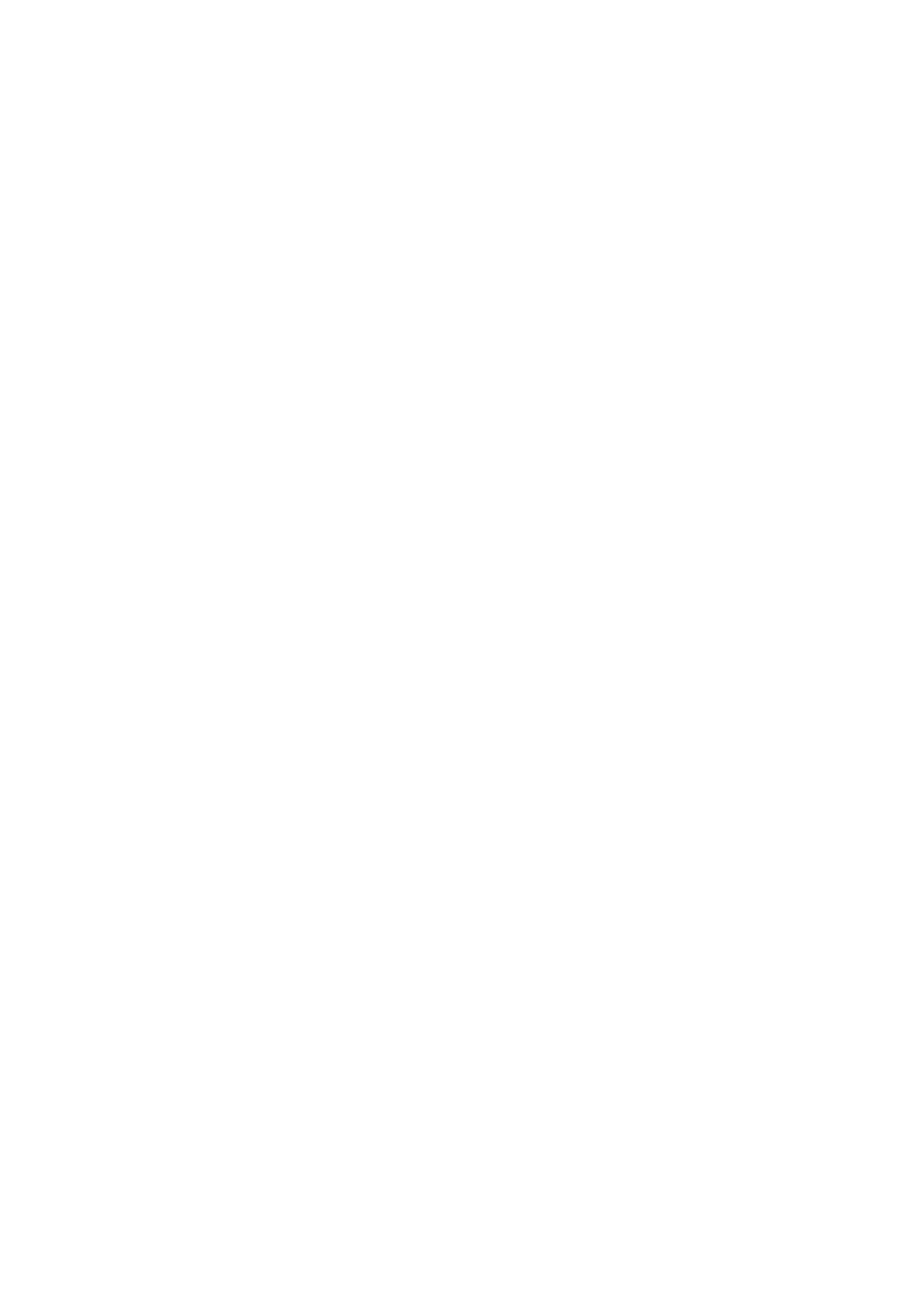## CHAPTER 15.37

# ALIENS (LICENSING) ACT

## ARRANGEMENT OF SECTIONS

Section

| <b>PART1</b>                                | SHORT TITLE AND INTERPRETATION   | 5<br>5 |
|---------------------------------------------|----------------------------------|--------|
| $\mathbf{1}$ .<br>2.                        |                                  |        |
| <b>PART 2</b>                               |                                  | 7      |
|                                             | <b>LAND UNDER ALIEN CONTROL</b>  | 7      |
| 3.<br>4.<br>5.<br>6.<br>7 <sub>1</sub>      |                                  |        |
| <b>PART3</b>                                |                                  | 8      |
|                                             | <b>ALIEN COMPANIES</b>           | 8      |
| 8.                                          |                                  |        |
| PART <sub>4</sub>                           |                                  | 9      |
|                                             | <b>TRUST IN FAVOUR OF ALIENS</b> | 9      |
| 9.<br>10.                                   |                                  |        |
| <b>PART 5</b>                               | 10                               |        |
|                                             | <b>ADMINISTRATION</b>            | 10     |
| 11.<br>12.<br>13.<br>14 <sub>1</sub><br>15. |                                  |        |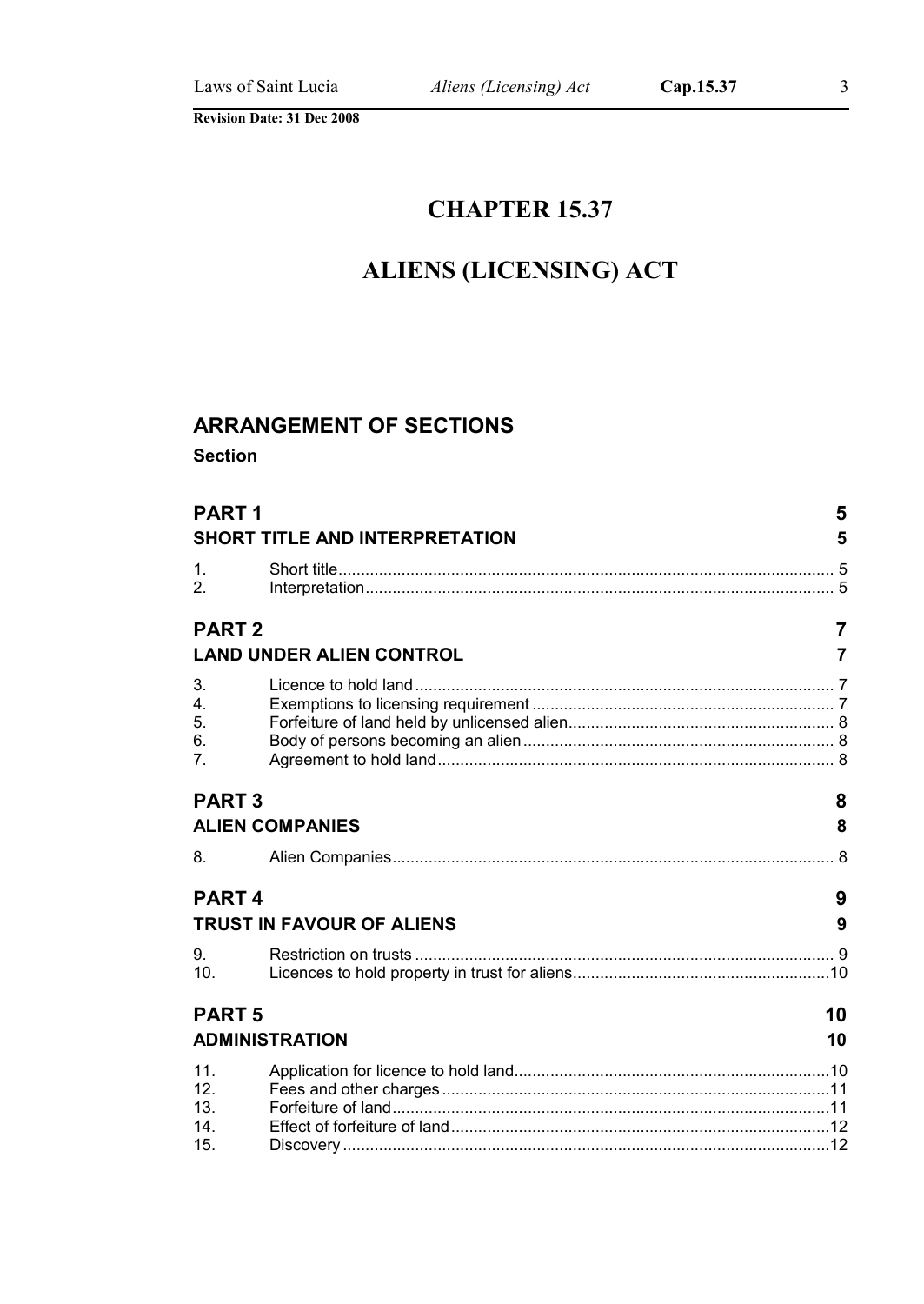| <b>PART 6</b><br><b>PENALTIES</b>                    |                   | 12<br>12 |
|------------------------------------------------------|-------------------|----------|
| 16.<br>17.<br>18.<br>19.<br><b>20.</b><br>21.<br>22. |                   |          |
|                                                      | <b>SCHEDULE 1</b> | 16       |
|                                                      | <b>SCHEDULE 2</b> | 22       |
|                                                      | <b>SCHEDULE 3</b> | 23       |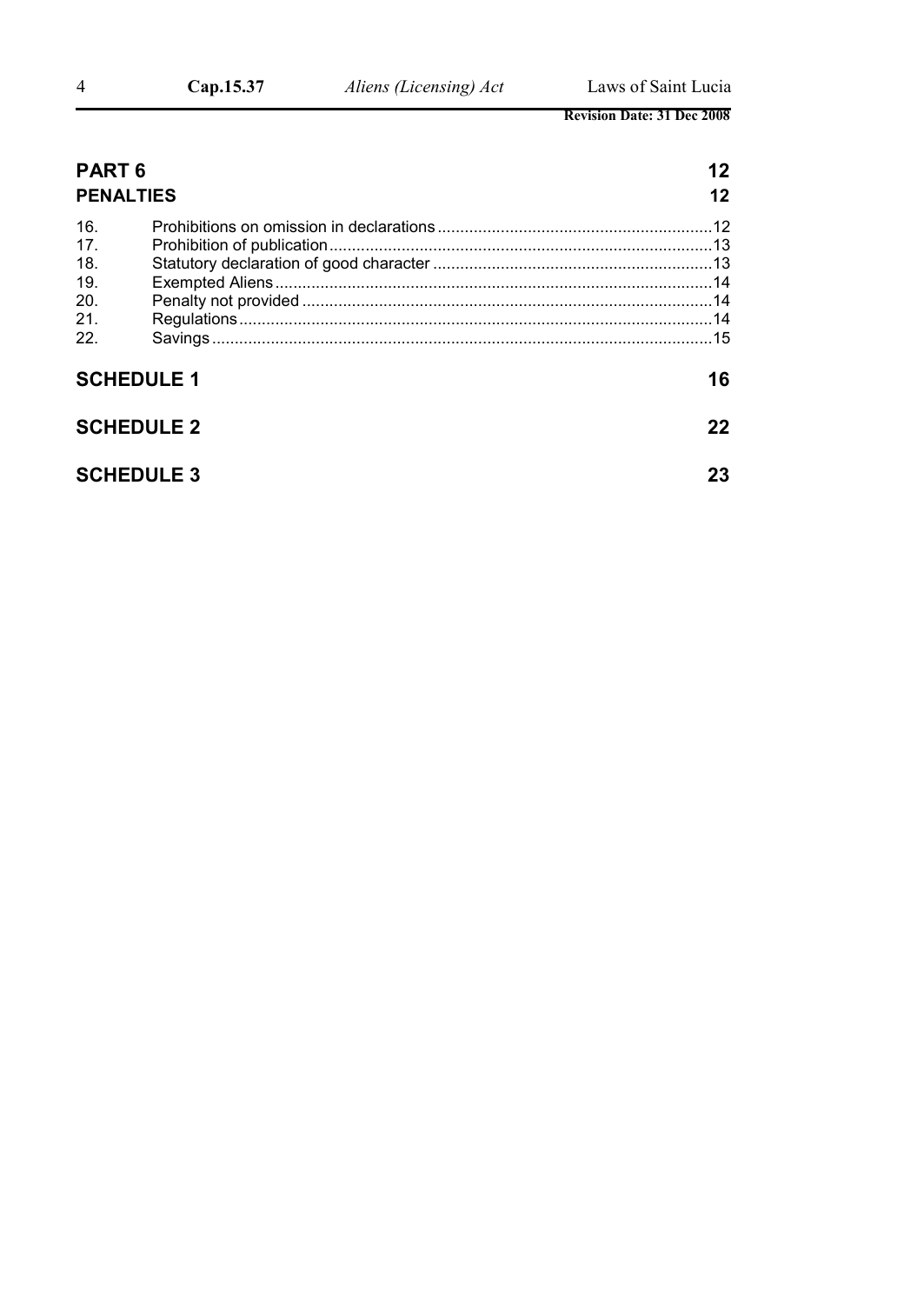## CHAPTER 15.37

## ALIENS (LICENSING) ACT

#### (Acts 20 of 2002, 21 of 2006, S.I. 24 of 2004 and 163/2006)

AN ACT to regulate the holding of land by aliens and alien companies and for matters incidental thereto.

Commencement [25 October 2002]

## PART 1 SHORT TITLE AND INTERPRETATION

#### 1. SHORT TITLE

This Act may be cited as the Aliens (Licensing) Act.

#### 2. INTERPRETATION

In this Act—

"alien" means—

- (a) a person who is not a citizen of Saint Lucia or a national of a member State;
- (b) a company incorporated in Saint Lucia or in a Member State if it is an alien company as provided in section 8;
- (c) a corporation incorporated in a foreign country;
- (d) a firm, partnership, or unincorporated body of persons of which more than 50% of its membership consists of persons to whom paragraph (a) applies;

"debenture" includes—

- (a) mortgage or charge by a company, whether floating or otherwise on any, of the company's property, its undertaking, or its uncalled capital;
- (b) an obligation by the company (not being a bill of exchange or promissory note) for the payment of a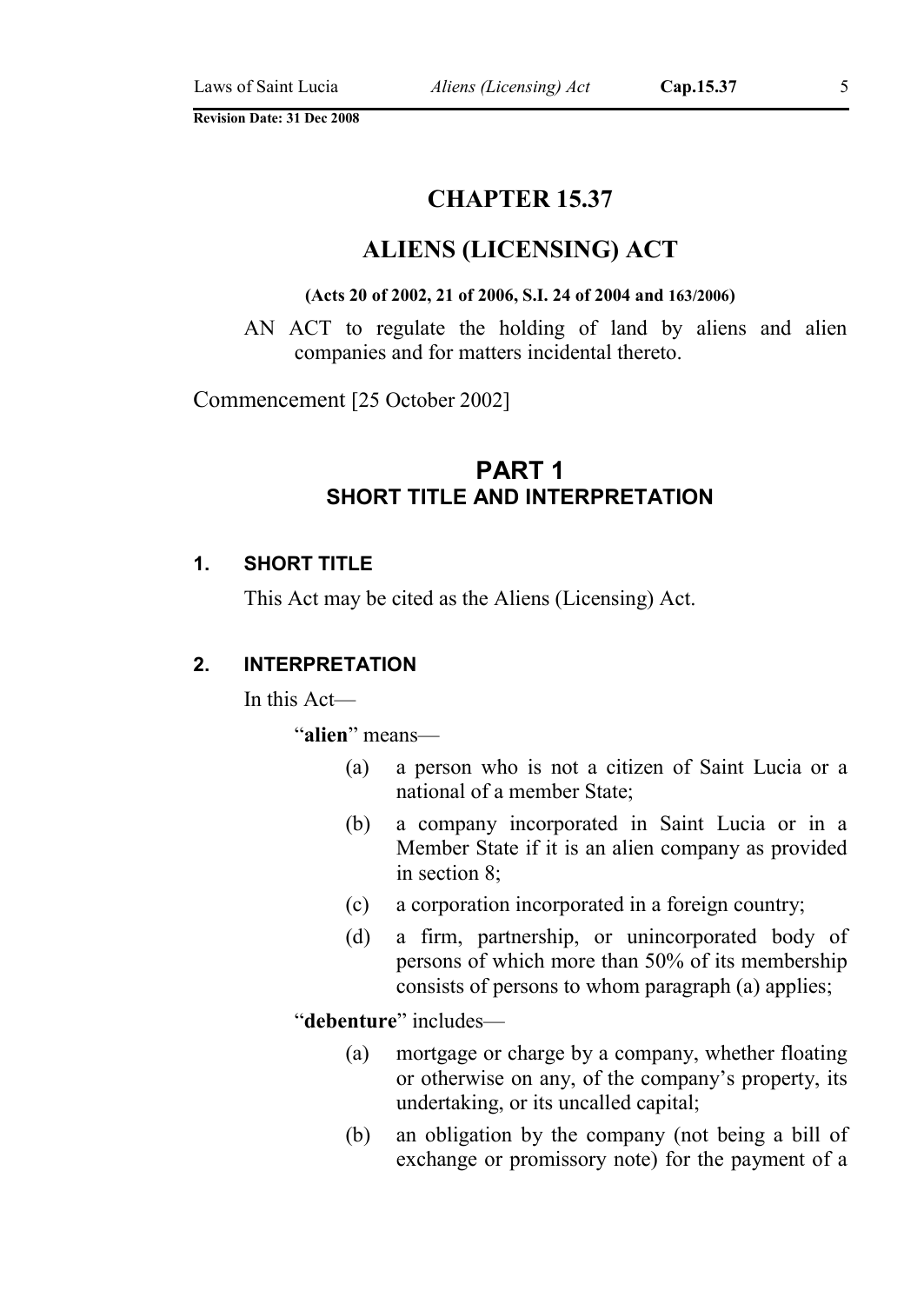debt or the repayment of money lent or to be lent; and

- (c) debenture stock;
- "Development Control Authority" means the Development Control Authority established under section 3 of the Land Development (Interim Control) Act, or any successor in title of the Development Control Authority;
- "land" includes immovable property in Saint Lucia, and an interest in land in Saint Lucia;
- "member of a company" means a person entitled under the bylaws or resolution of the company to participate in its assets or in its divisible profits, but a servant or agent of the company shall not be a member by reason only that the amount of that servant or agents emoluments depends on the amount of the company's profits;
- "member State" has the same meaning assigned to it under the Treaty establishing the Organisation of Eastern Caribbean States (OECS) signed at Basseterre on 18 June 1981 or under the Treaty establishing the Caribbean Community (CARICOM) signed at Chaguaramas and which came into force on 1August 1973;
- "Minister" means the Minister responsible for finance unless otherwise provided in this Act;
- "mortgage" includes an instrument creating a hypothec, privilege or other charge on land;
- "national of a member State" means a person who—
	- (a) is a citizen of a member State;
	- (b) has a connection with a member State of a kind which entitles the person to be regarded as belonging to or, if it be so expressed, as being a native or resident of the member State for the purposes of the laws of the member State relating to immigration; or
	- (c) is a company or other legal entity constituted in a member State in conformity with the laws of the member State and which the member State regards

[*The next page is page 6A*]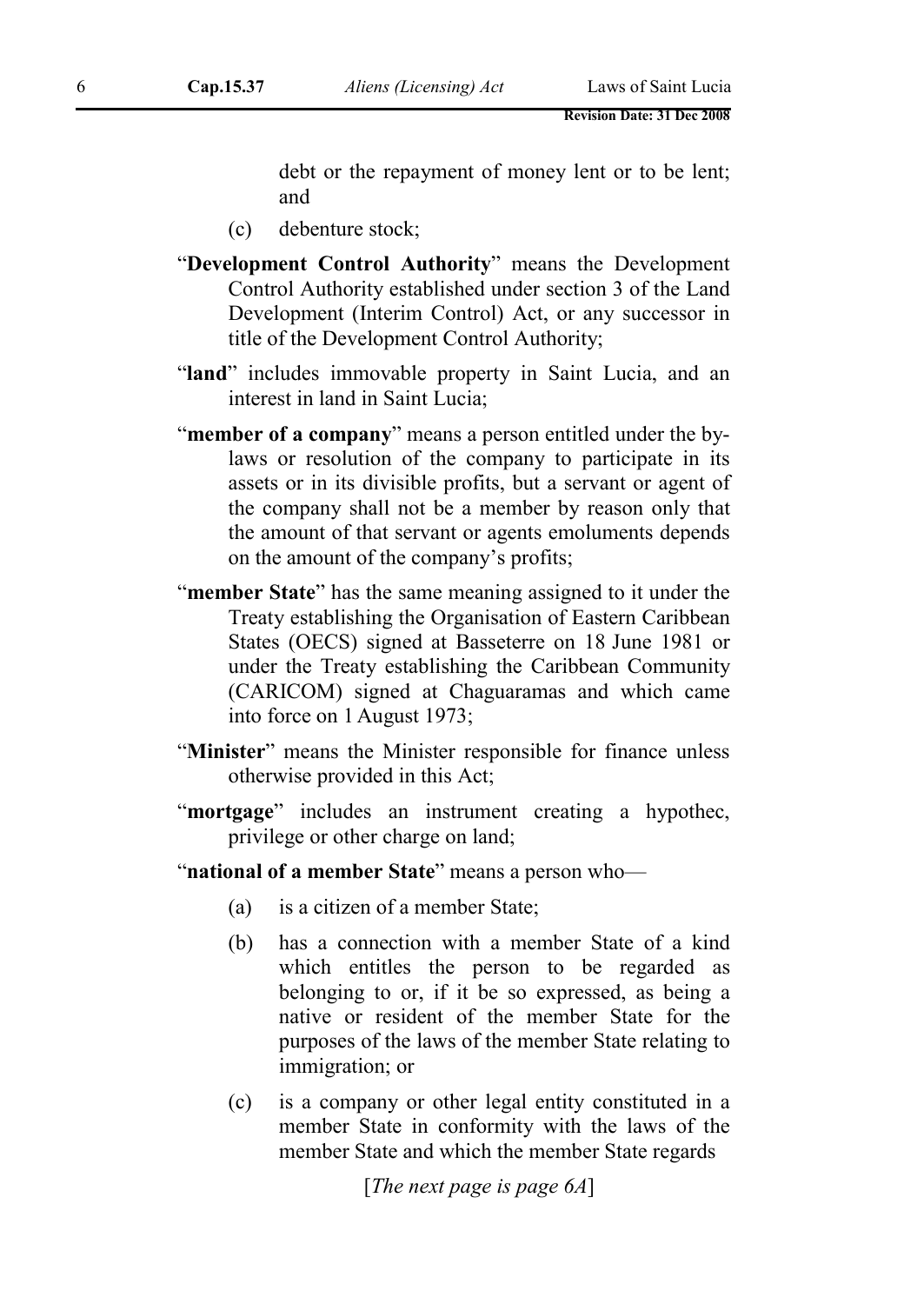as belonging to it: if the company or other legal entity has been formed for gainful purposes and has its registered office and central administration and carries on substantial activity within the member State and is substantially owned and effectively controlled by persons mentioned in paragraphs (a) and (b); and for the purposes of this definition a company or other legal entity is:

- (i) substantially owned if more than 50% of the equity interest of the company is beneficially owned by nationals mentioned in paragraphs  $(a)$  or  $(b)$ , and
- (ii) effectively controlled if the nationals mentioned in this definition have the power to name a majority of its directors or are otherwise legally entitled to direct its actions;

"**prescribed**" means prescribed by regulation;

"repealed Act" means the Aliens (Licensing) Act 1999;

- "share" includes stock, and, in the case of a company not having a share capital, the interest of a member in the assets of the company;
- "unlicensed alien" mens an alien who does not hold a licence granted under this Act.
- (*Amended by Act 21 of 2006*)

[*The next page is page 7*]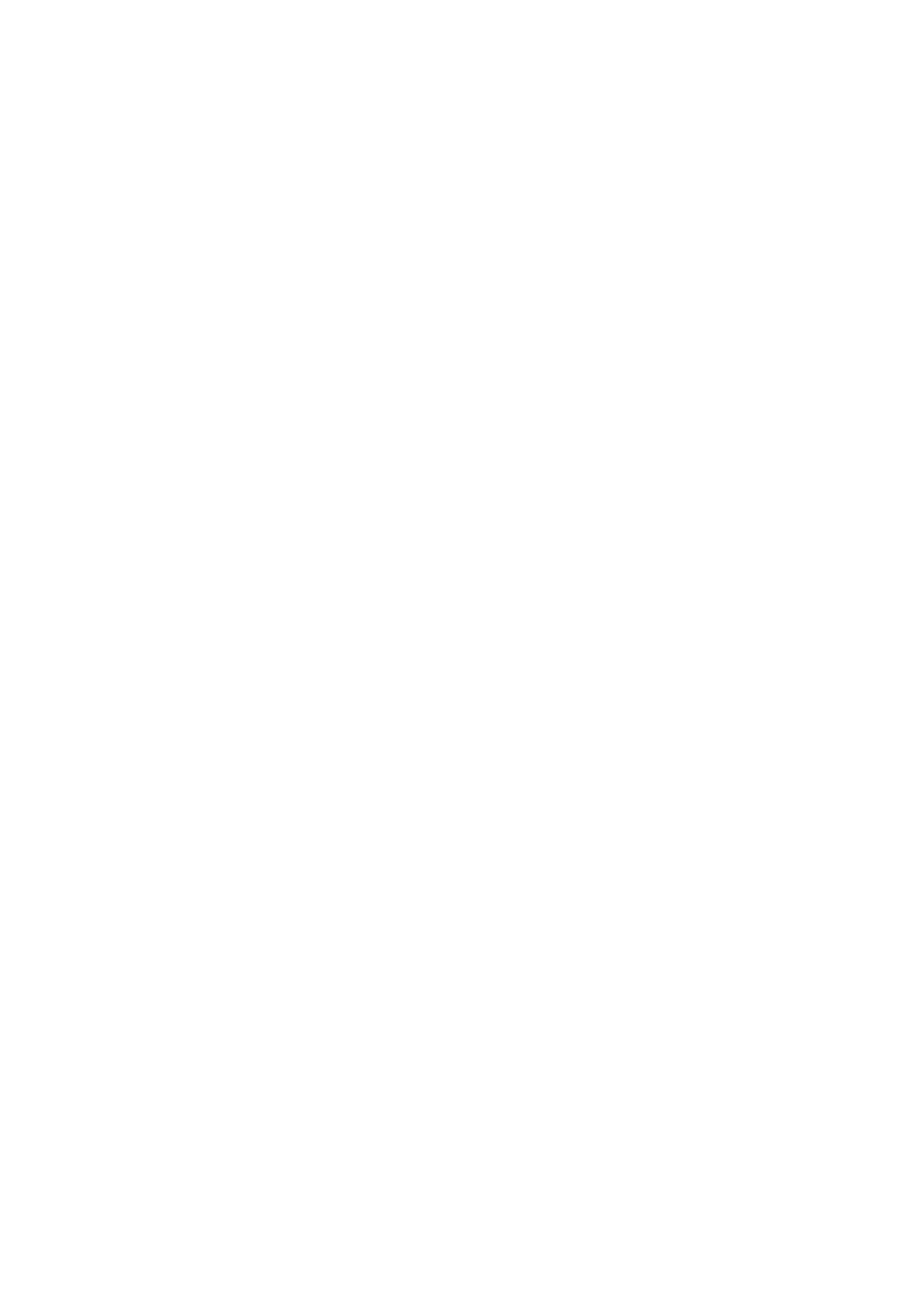## PART 2 LAND UNDER ALIEN CONTROL

#### 3. LICENCE TO HOLD LAND

- (1) An alien may apply in the prescribed form to Cabinet for a licence to hold land.
- (2) Cabinet may, if it thinks fit, grant to an alien a licence to hold land as owner, or as lessee for a term of not less than 2 years, whether subject to any conditions or not.
- (3) Despite subsection (2) the Minister may, where the land concerned is not more than ½ an acre, grant to an alien a licence to hold land, whether subject to certain conditions or not, but a Minister shall not under this subsection grant more than one licence to the same alien.
- (4) A licence granted under this section shall be operative only in respect of the land described and as to the interest specified in the licence and shall be of no effect until the lease or a notarially certified copy of the licence is registered in the office of the Registrar of Lands.
- (5) Where a condition in a licence to hold land is breached, the interest of the alien in the land shall be forfeited to the Government.

#### 4. EXEMPTIONS TO LICENSING REQUIREMENT

Despite this Act—

- (a) an alien may hold 2 acres or less of land on a lease for up to 2 years for the purposes of the alien's residence, trade or business in Saint Lucia;
- (b) an alien may acquire land under a will or as an executor under a will or on an intestacy and the land shall not be forfeited if within 2 years from the date of the death of the person or within an extended period of time as the Minister may grant, the land is sold or the alien applies for and obtains a licence to hold the land under section 3;
- (c) an alien may acquire land in pursuance of his or her rights under a mortgage or debenture, and the land shall not be forfeited if within one year from the acquisition or entry into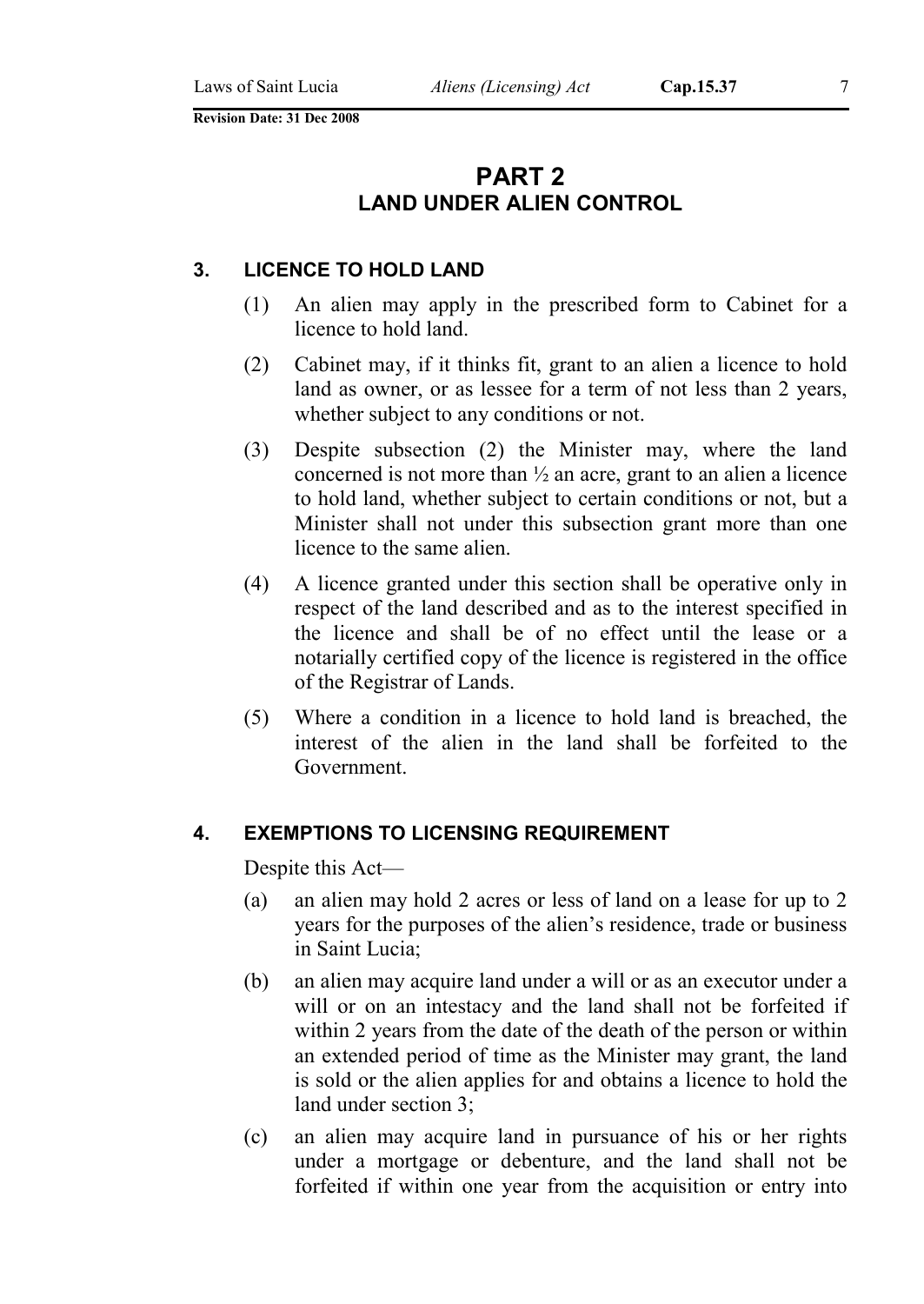possession of the land or within an extended period of times as the Minister may grant, the land is sold or the alien applies for and obtains a licence to hold the land under section 3.

## 5. FORFEITURE OF LAND HELD BY UNLICENSED ALIEN

- (1) An unlicensed alien shall not, after the commencement of this Act unless as otherwise provided for in this Act, hold land.
- (2) Where an unlicensed alien contravenes subsection (1) the land, held by that alien shall be forfeited to the Government.

#### 6. BODY OF PERSONS BECOMING AN ALIEN

- (1) Where a body corporate or unincorporated holds land and by reason of a disposition of the shares or other interest of the body corporate or unincorporated, the body becomes an alien company that body shall within 3 months of the disposition apply for and obtain a licence to hold the land in accordance with this Act.
- (2) Section 5 applies where a body corporate or unincorporated fails to comply with subsection(1).

## 7. AGREEMENT TO HOLD LAND

An agreement to hold land shall not vest an interest in the land in the purchaser, where the purchaser is an alien, unless a licence to hold the land is first obtained but nothing in this section shall prevent a person, who has paid a deposit under an agreement for sale of the land, from placing a caution against the land in accordance with the Land Registration Act.

## PART 3 ALIEN COMPANIES

#### 8. ALIEN COMPANIES

- (1) For the purpose of this Act, a company is an alien company—
	- (a) if 50% or more in number of its directors are aliens; or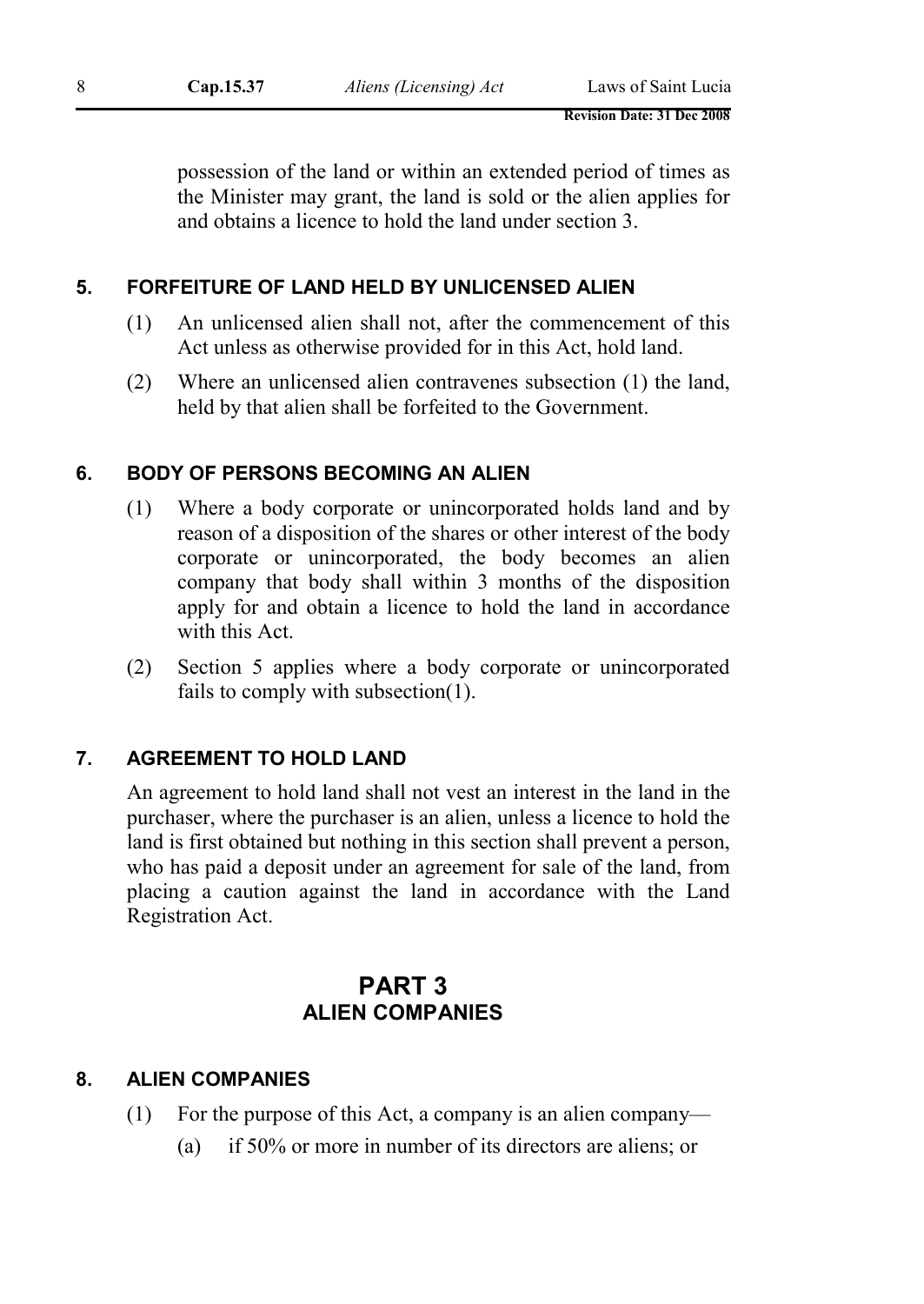- (b) if 50% or more of the votes exercisable at a meeting of the shareholders or which would be exercisable if a meeting of the shareholders was held, are vested in aliens; or
- (c) if the amount paid or payable in any period of 12 months as dividend to those members of the company who are aliens exceed 50% or more of the total amount paid or payable by the Company as dividends in the same period.
- (2) An alien company which is a member of another company shall, for the purpose of deciding the status of that other company, be treated as an alien although its representative, if any, appointed under the Companies Act may not himself or herself be an alien.
- (3) A company which is a member of another company shall not, for the purpose of subsection (2), be treated as an alien by reason only that its appointed representative is an alien.

## PART 4 TRUST IN FAVOUR OF ALIENS

#### 9. RESTRICTION ON TRUSTS

- (1) In this section, "trust" includes an arrangement, whether written or oral, express or implied, legally enforceable or not, whereby land, shares or debentures, an interest or right on land, shares or debenture is held, for the benefit of, to the order, or at the disposal of, an alien; but does not include—
	- (a) the duties incidental to a mortgage;
	- (b) the duties of a satisfied mortgagee to the mortgagor, if within 3 months after satisfaction of the mortgage the mortgaged property is revested in the mortgagor or the mortgagor's interest in the mortgage is extinguished;
	- (c) duties of a vendor to the purchaser pending payment of the purchase money, or after payment of the purchase money, if within 3 months after the payment the property sold is vested in the purchaser or the purchaser's interest in the property is extinguished;
	- (d) the duties of a trustee in bankruptcy to the bankrupt or the bankrupt's creditor's; or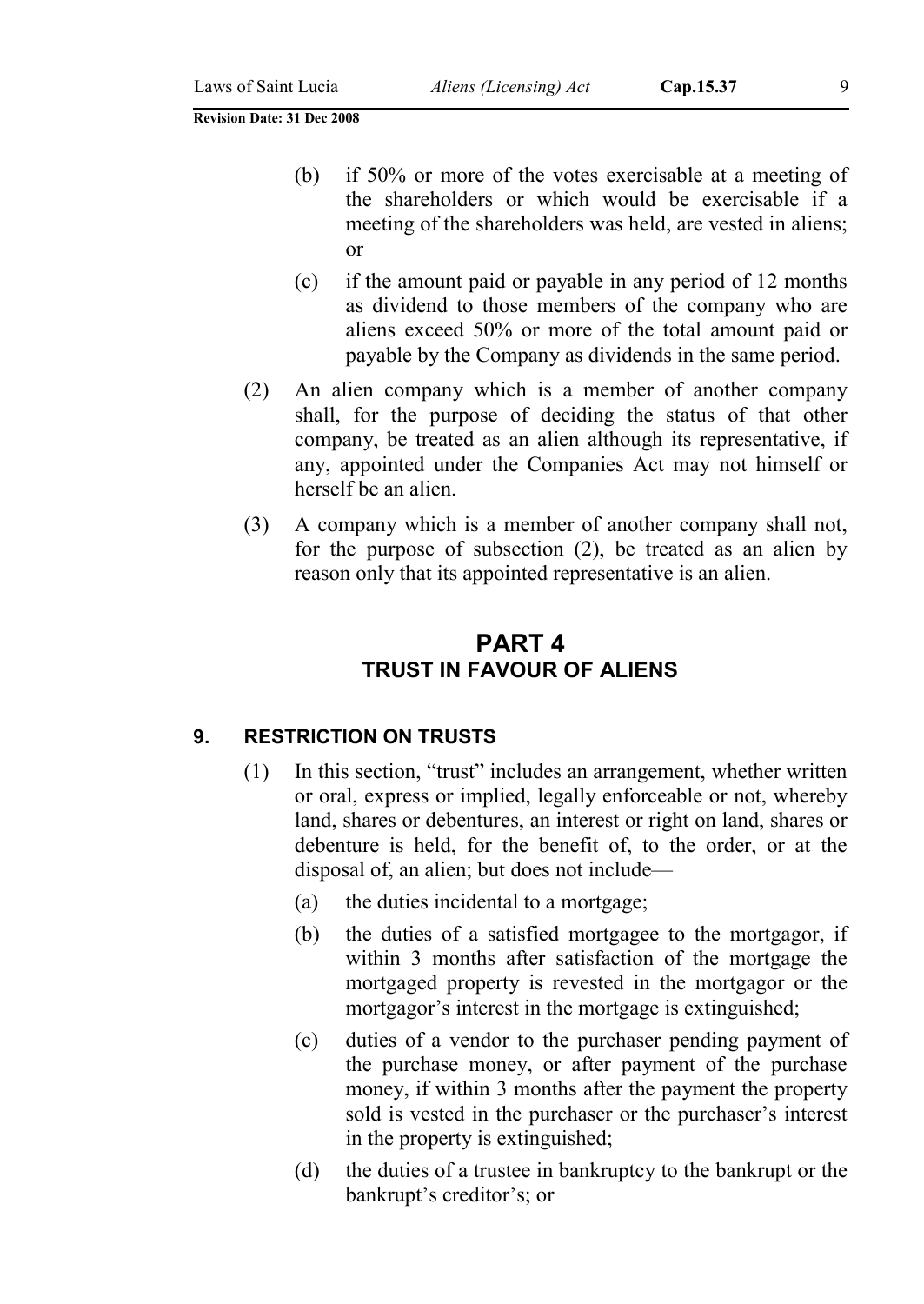- (e) the duties of a trustee for the purposes of any composition or scheme of arrangement for the payment of debts to the debtor or the debtor's creditors.
- (2) A person shall not, except as otherwise provided for in this Act, hold land in trust for an alien.
- (3) A person may apply to Cabinet for a licence to hold land on behalf of an alien.
- (4) Cabinet may if it thinks fit issue a licence applied for under subsection (3).
- (5) Where land is held contrary to subsection (2), the land shall be forfeited to the Government.
- (6) A person who contravenes any provision of this section commits an offence and is liable on summary conviction to a fine of \$5,000 or to imprisonment for a term of one year.

#### 10. LICENCES TO HOLD PROPERTY IN TRUST FOR ALIENS

The provisions of this Act as to licences and the effect of breach of a condition of a licence apply to land intended to be held or held in trust for an alien in a like manner as it applies to land intended to be held by an alien.

## PART 5 **ADMINISTRATION**

## 11. APPLICATION FOR LICENCE TO HOLD LAND

- (1) An application for a licence to hold land made under section 3 shall be in the form specified in Schedule 1 and shall contain—
	- (a) particulars as to the ownership, location and consideration proposed for the acquisition of the land therein;
	- (b) the purpose for which the land is to be utilised;
	- (c) a plan by a licensed surveyor delineating the land;
	- (d) a receipt for the payment of the relevant application fees;
	- (e) a police certificate of good character from the applicant's country of domicile and, if not the same, that person's country of nationality; and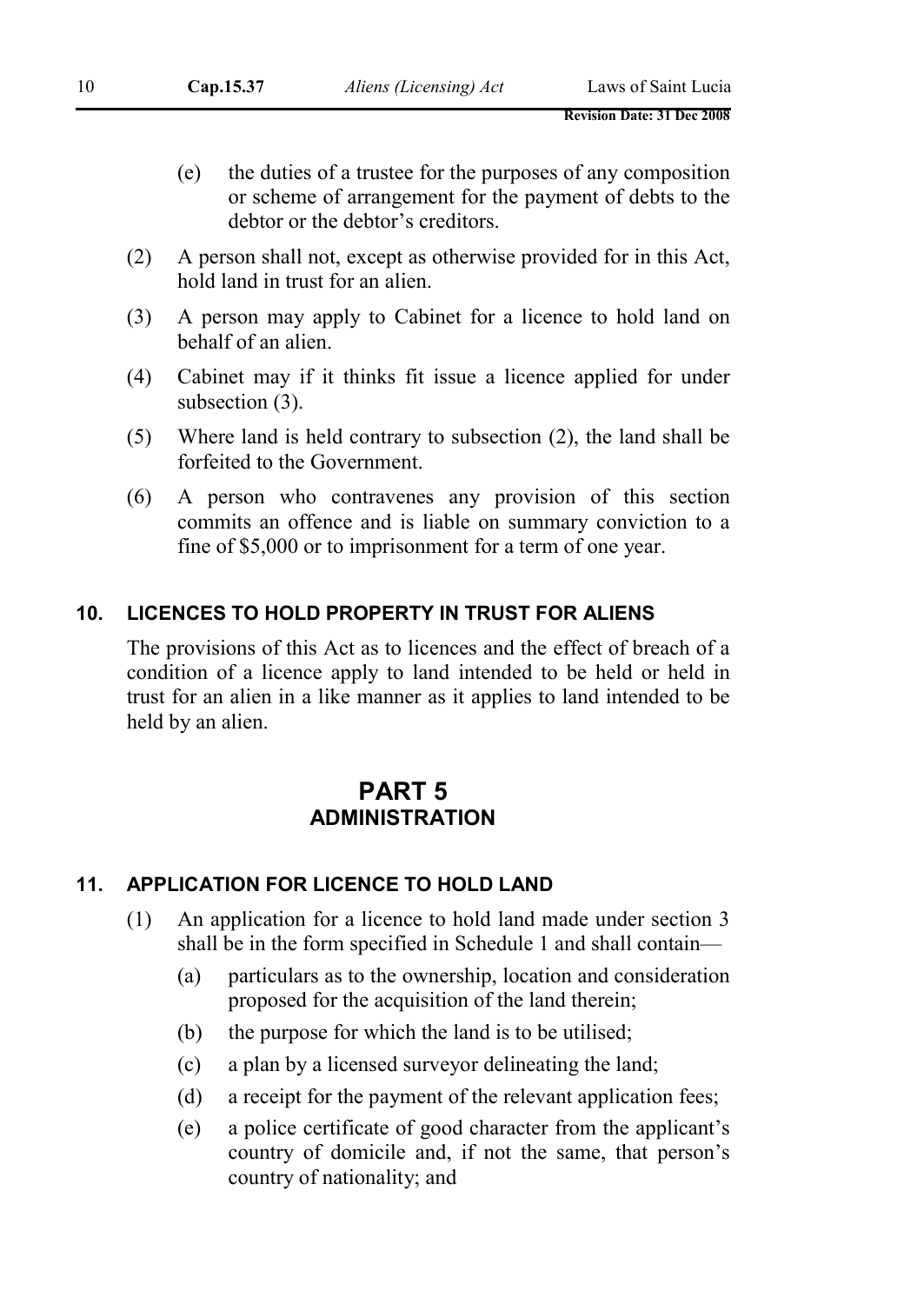- (f) any other information required by the Minister.
- (2) Where land is to be used for a building estate or development project except agriculture, the applicant shall submit, with an application made under section 3, evidence that the Development Control Authority has confirmed that the use intended for the land is not inconsistent with environmental, zoning or planning considerations.
- (3) The Minister may by order in the Gazette, amend Schedule 1.

#### 12. FEES AND OTHER CHARGES

- (1) An applicant for a licence under this Act shall be required to pay, in addition to other duties or charges under other enactments—
	- (a) at the time of application, a non-refundable application fee as set out in Part A of Schedule 2;
	- (b) stamp duty or other duties required under the Stamp Duty Act; and
	- (c) a licence fee, which shall be paid on registration of the licence at the rate and in the manner set out in Part B on Schedule 2.
- (2) The Minister may by order in the Gazette amend Schedule 2.

#### 13. FORFEITURE OF LAND

- (1) For the purpose of establishing a forfeiture under this Act the Attorney General may, in accordance with the procedure provided by the Crown Proceeding Act, apply to the High Court for a declaration that any right, title or interest sought to be affected is forfeited to the Government.
- (2) Land forfeiture under this Act shall not vest in the Government unless a judgement is obtained declaring the forfeiture; but on the judgement being obtained, the title of the Government shall relate back to and commence at the time when the forfeiture took place.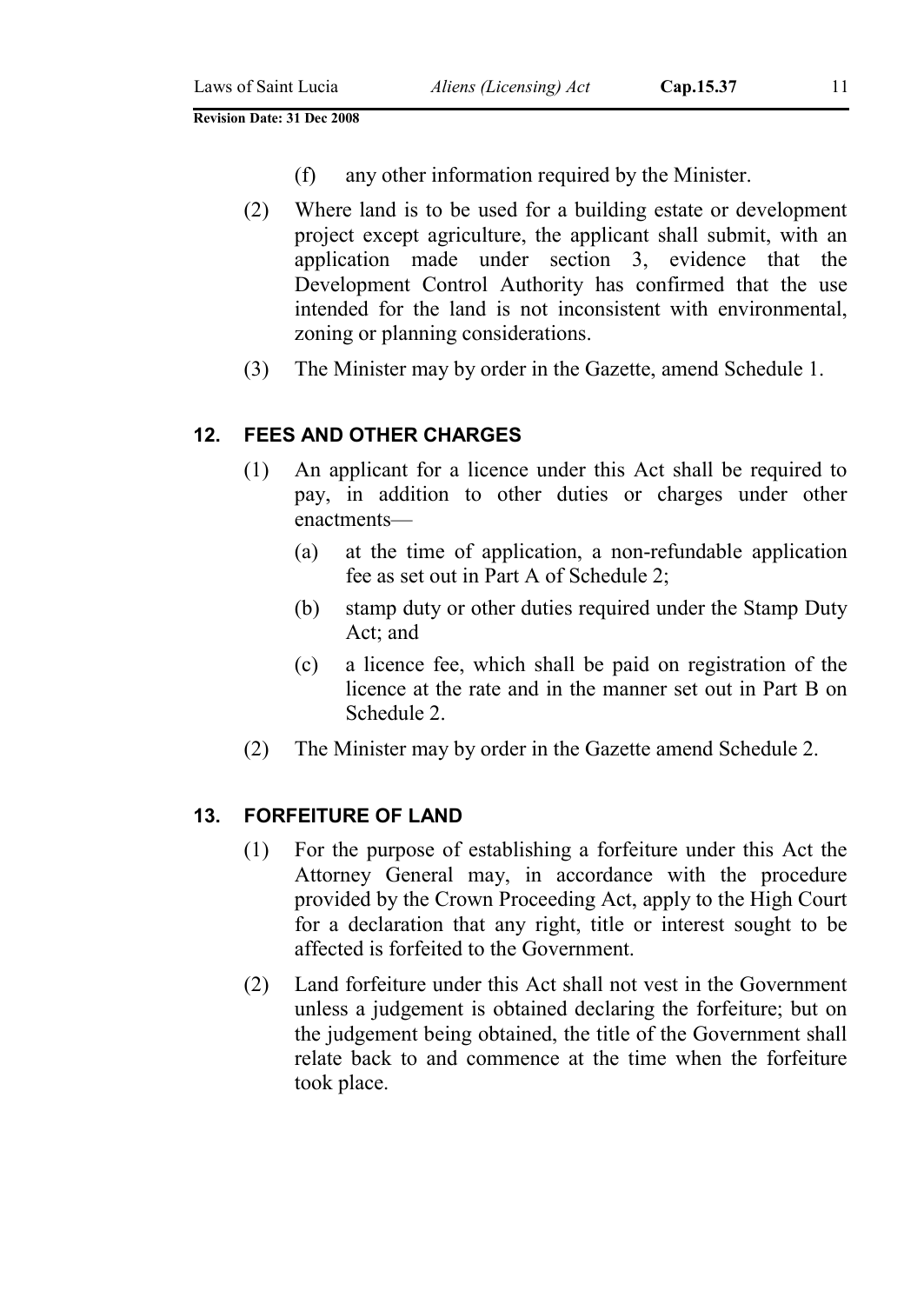#### 14. EFFECT OF FORFEITURE OF LAND

- (1) A judgement declaring that land has become forfeited under this Act shall operate to vest in the Government all the interest of the alien in the forfeited land and the right to transfer that land as from the time when the forfeiture took place.
- (2) Land which has been declared to be forfeited under this Act shall be sold or otherwise dealt with for the benefit of Saint Lucia as Cabinet may direct.

#### 15. DISCOVERY

- (1) Without prejudice to any other right to discovery, the Attorney General may, in proceedings for establishing a forfeiture under this Act, administer interrogatories to and obtain discovery of documents from a defendant as to any matter or document tending to prove that a person is an alien or to discover any land held by a person or in trust for that person as to any relevant matter or document.
- (2) It is not a valid ground, to refuse to answer an interrogatory or to disclose or produce any document, that the answer or document might or would expose a person to the risk of prosecution under this Act.
- (3) In the prosecution of a person under this Act, the fact that the person has disclosed a matter in answer to an interrogatory administered under this section and disclosed or produced any document in compliance with an order for discovery obtained under this section shall not be admissible in evidence.

## PART 6 **PENALTIES**

## 16. PROHIBITIONS ON OMISSION IN DECLARATIONS

- (1) A person shall not, with intent to defraud the Government—
	- (a) execute an instrument in which all relevant facts and circumstances are not fully and truly declared; or
	- (b) being employed or concerned in or about the preparation of an instrument, omit to fully and truly declare all relevant facts and circumstances in the instruments.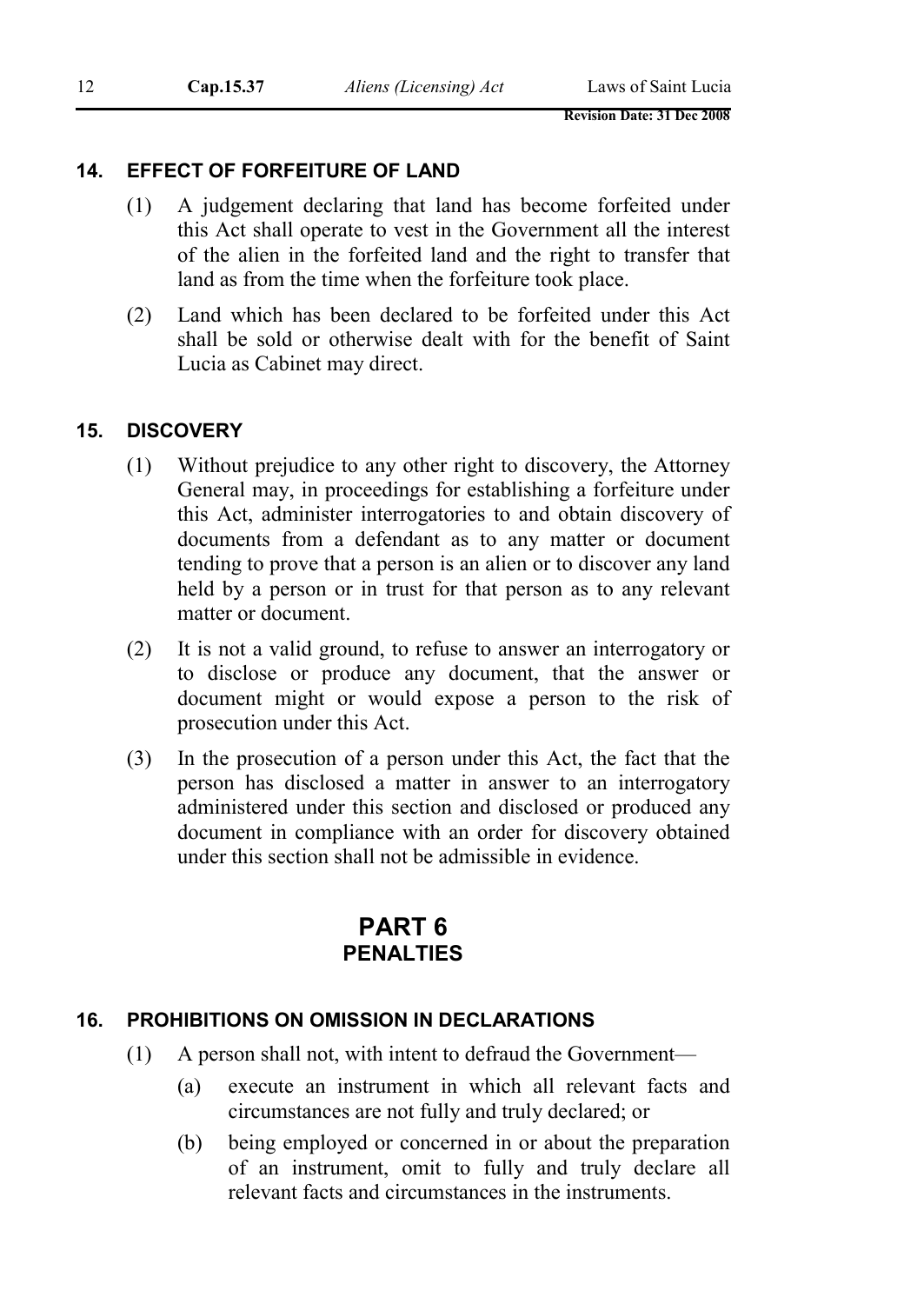- (2) A person who contravenes subsection (1) commits an offence and is liable on summary conviction to a fine not exceeding \$5,000 or to imprisonment for a term not exceeding one year or to both.
- (3) A licence obtained by a person found guilty under subsection (2) shall be void and any land to which subsection (1) applies shall be forfeited to the Government.

#### 17. PROHIBITION OF PUBLICATION

- (1) A person shall not, without the consent in writing given by or on behalf of the Minister, publish or disclose to any person otherwise than is necessary in the course of his or her duties, the contents of any document, communication or information whatsoever, which relates to, or has come to his or her knowledge in the course of his or her duties under this Act.
- (2) A person who contravenes subsection(1) commits an offence and is liable, on summary conviction to a fine not exceeding \$5,000 and imprisonment for a term not exceeding one year.

#### 18. STATUTORY DECLARATION OF GOOD CHARACTER

- (1) Where an applicant for a licence has not obtained the police certificate required under section  $11(1)(e)$  the applicant may, as a provisional measure, make a statutory declaration of good character in the form provided in Schedule 3.
- (2) Where an applicant for a licence has provided a statutory declaration under subsection (1), the applicant shall provide the police certificate under section  $11(1)(e)$  not later than 6 months from the date of application unless the Minister grants an extension of time to do so.
- (3) Where an applicant fails to comply with the requirements of subsection (2) and no extension of time has been granted by the Minister the applicant shall be an unlicensed alien and section 3 shall apply.
- (4) The Minister may by order in the Gazette amend Schedule 3.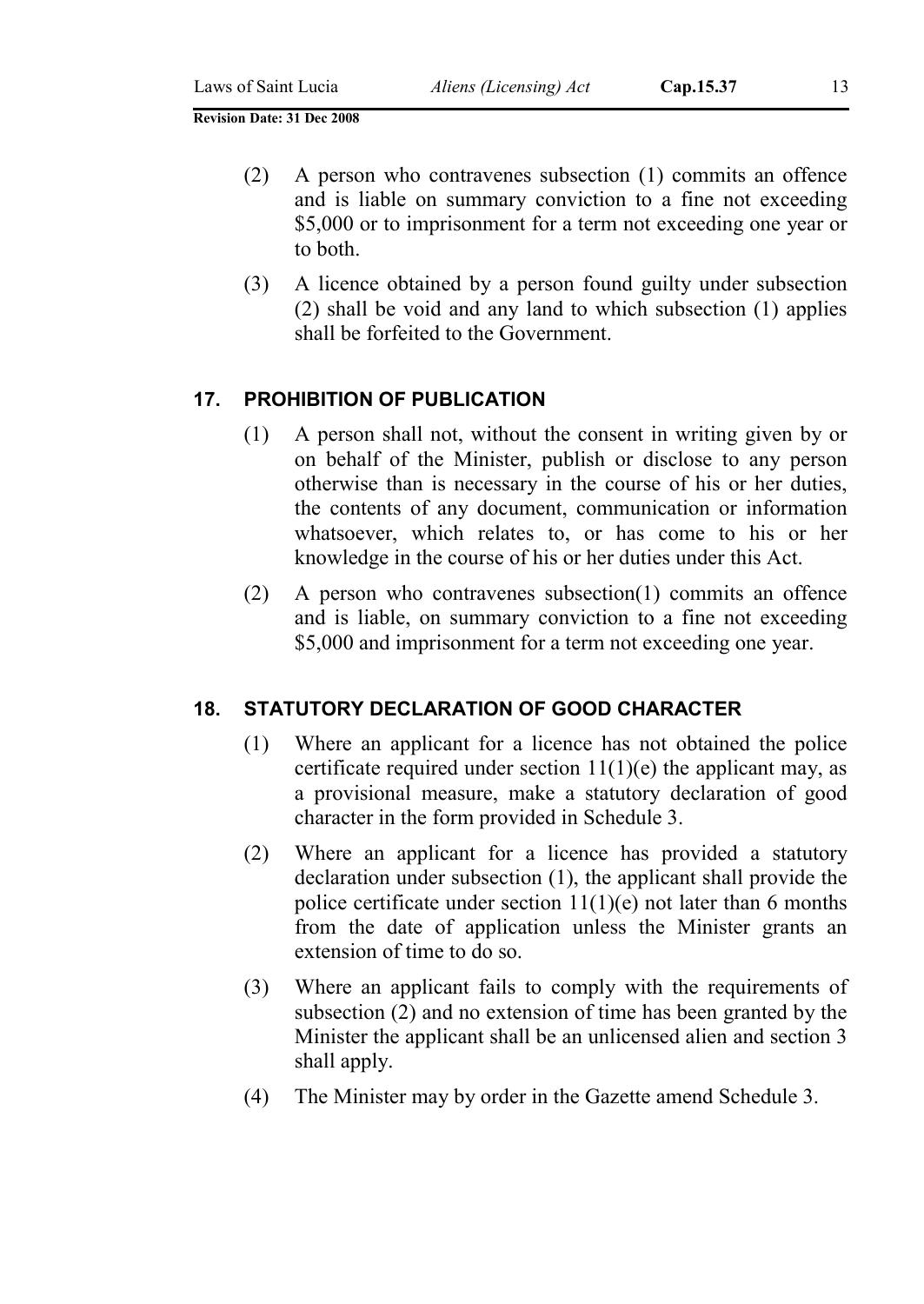#### 19. EXEMPTED ALIENS

- (1) The Minister may by order published in the Gazette exempt an alien from the provisions of this Act where—
	- (a) the alien is a party to an agreement or plan entered into with the Government of Saint Lucia for financing the holding and development of housing, industry, tourism, forestry, fisheries or agriculture;
	- (b) the alien in conjunction with the Government or with a business venture owned or controlled by nationals of Saint Lucia embarks on an undertaking which has been declared an approved enterprise under the provisions of existing incentives legislation;
	- (c) the alien is trading on the Eastern Caribbean Securities Exchange Limited or any other recognized securities exchange in a member State; or
	- (d) it is in the public interest to do so.
- (2) An order issued under subsection (1) may be issued subject to any condition the Minister considers necessary and shall relate to a particular alien or to a particular interest in land or to both.

(*Amended by Act 21 of 2006*)

#### 20. PENALTY NOT PROVIDED

A person who contravenes a provision of this Act for which a penalty has not already been provided, commits an offence and upon summary conviction, is liable to a fine not exceeding \$10,000 and in the case of a continuing offence to a fine of \$200 and \$50 for each day during which the offence continues.

#### 21. REGULATIONS

The Minister may make regulations for the purposes of this Act.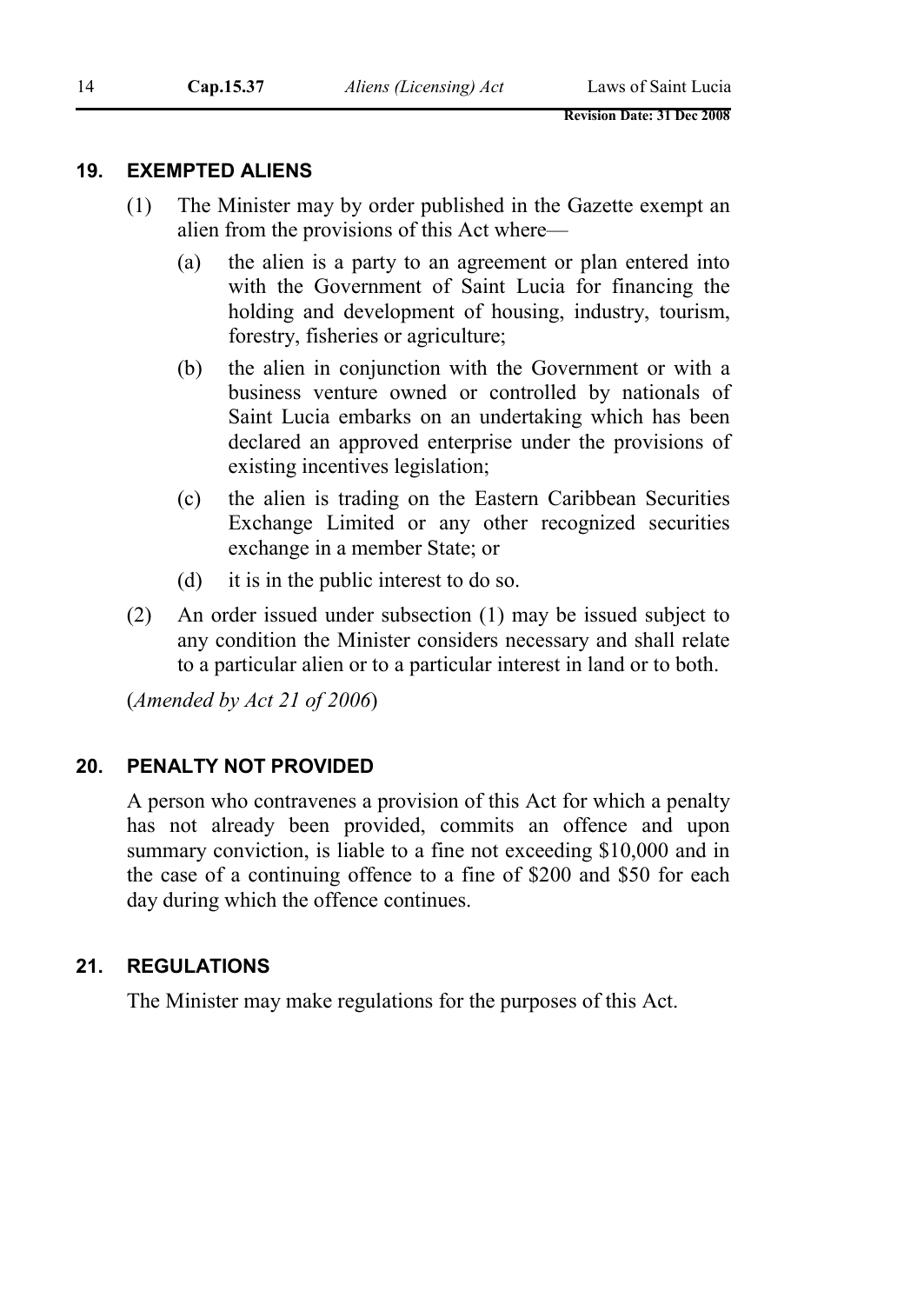## 22. SAVINGS

- (1) This Act does not—
	- (a) affect the interest of a judgement creditor in respect of the land of the creditor's judgement debtor but the debtor's land may only be acquired by an unlicensed alien as provided for under section 4(c);
	- (b) affect the estate or interest of an alien in any land held by the alien at the commencement of this Act;
	- (c) apply to a trust in favour of an alien subsisting at the commencement of this Act; or
	- (d) affect the existing rights of—
		- (i) a person who becomes an alien by virtue of this Act, in any land or the holding of any share, debenture or other interests in a company held by the alien at the commencement of this Act,
		- (ii) a company incorporated under the Commercial Code of Saint Lucia and continued under the Companies Act and doing business in Saint Lucia on or before 21March 1969,
		- (iii) a financial institutional licensed under the Banking Act, or
		- (iv) an alien approved by Cabinet at the commencement of this Act as a development alien or an approved lending agency.
- (2) This Act shall operate without prejudice to the validity of—
	- (a) a licence granted under the repealed Act; and
	- (b) any statutory instruments made under the repealed Act.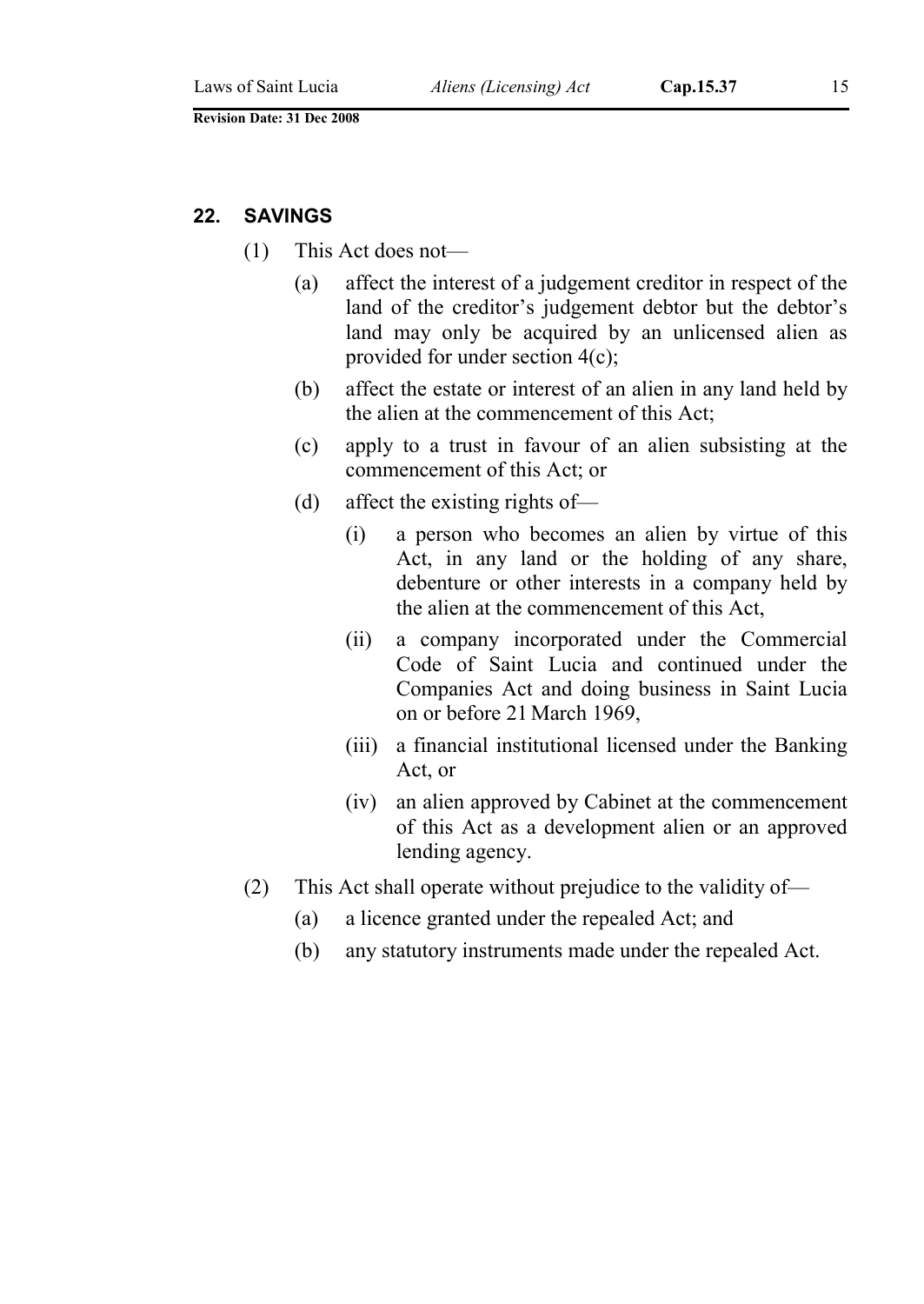## SCHEDULE 1

## SAINT LUCIA

## ALIENS (LICENSING) ACT

(Section 11)

## APPLICATION BY INVESTOR FOR LICENCE TO HOLD LAND AS OWNER/LESSEE IN ST. LUCIA

*Please complete all parts of the application and submit to the Ministry of Planning.*

*Please tick the type of licence applied for.*

| $\Box$ Owner of Land |  |
|----------------------|--|
| □ Lessee of Land     |  |

## Part 1 – Applicant Details

| Name of applicant(s) | <b>Permanent Address of applicant(s)</b> |
|----------------------|------------------------------------------|
|                      |                                          |
| 2.                   |                                          |
| 3.                   |                                          |
| 4.                   |                                          |
| Telephone #:         |                                          |
| Fax #:               |                                          |
| Email Address:       |                                          |

## Part 2 – Individual Investors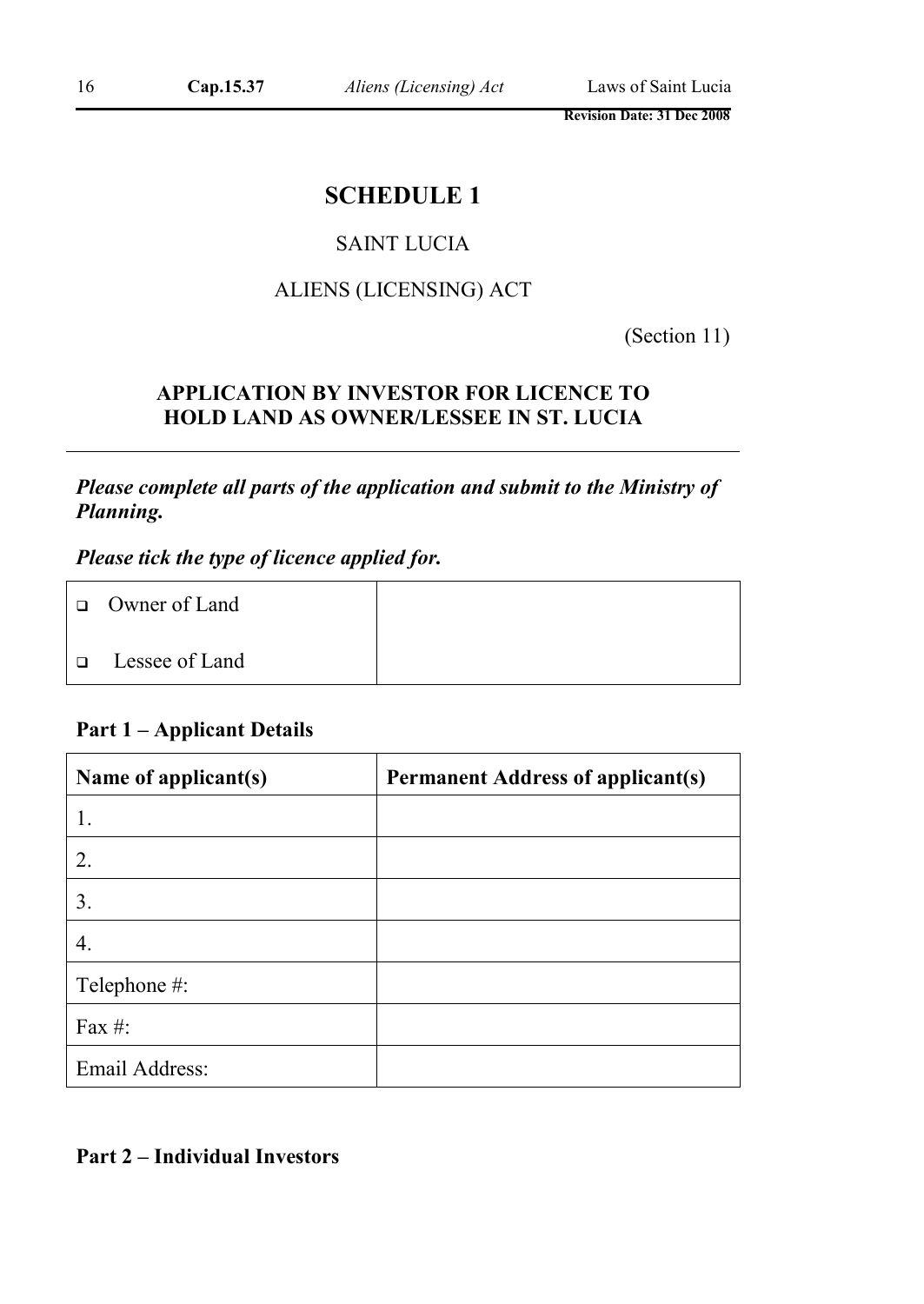# Please attach the following items of information Application fee receipt from Inland Revenue Department Purpose for which land is required Land details Name of current owner of land Land Registry Reference – attach copies of Land Register extracts Copy of Plan of Survey showing size of parcel to which application relates Agreed purchase price – to be supported by a statutory declaration sworn to by the applicant. Government reserves the right to execute its own valuation of the property. Profile of applicant— Passport and citizenship details Profession or employment status Bankers' reference

Police certificate of good character (PCGC) from country of origin or current residence. The statutory declaration, (see part 5 for format), may be provided as an interim measure, but PCGC must be provided within 6 months of the date of the application.

Four (4) passport sized colour photographs of the applicant.

## Part 3 – Corporate Investors

Constitution documents – Certified copies of memorandum and articles of association, certificate of incorporation or articles of incorporation and bylaws (if any) and copy of current certificate of standing of company.

## List of Directors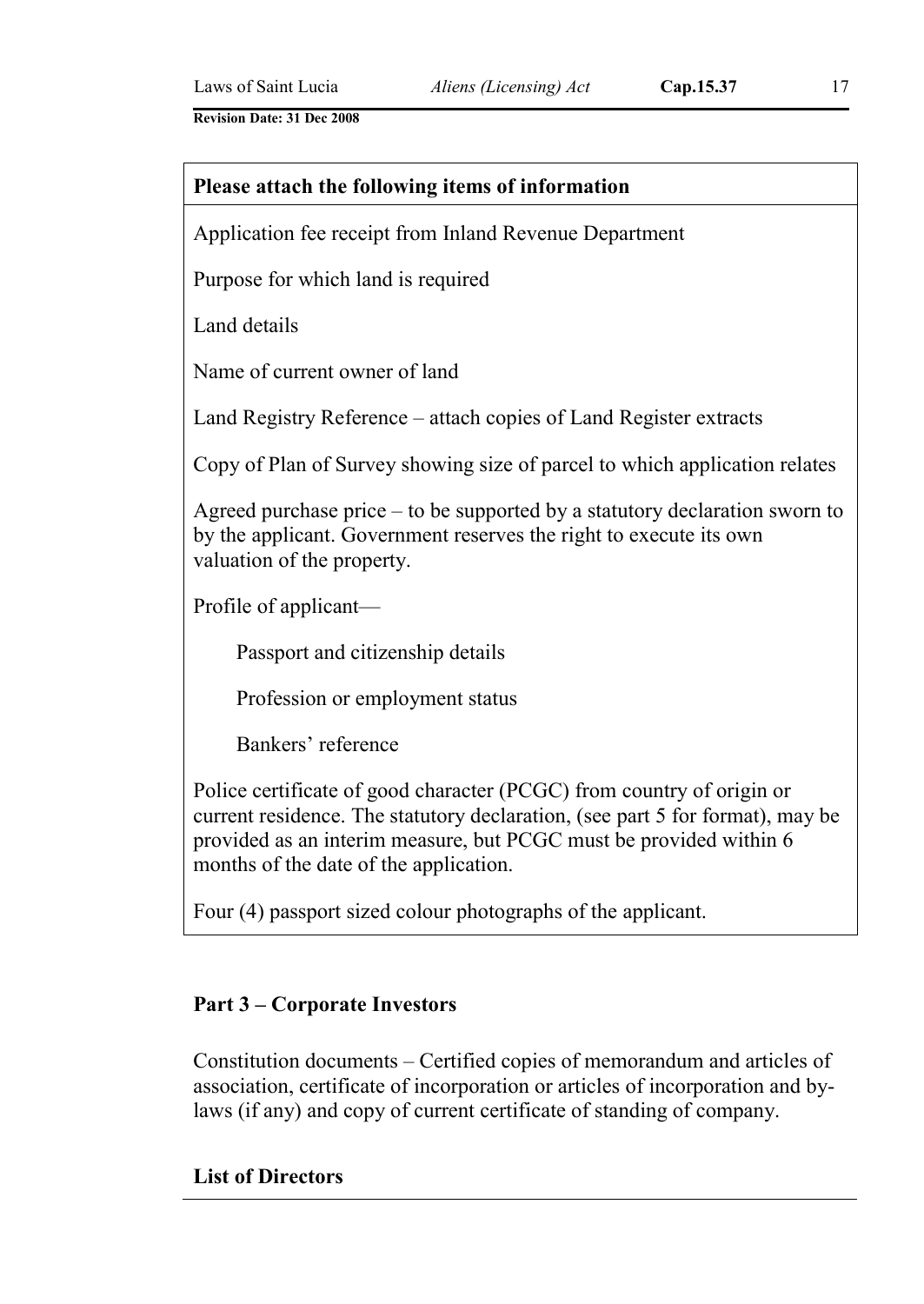| Name | Address | Other<br>Directorships | Main Bankers   Citizenship |  |
|------|---------|------------------------|----------------------------|--|
|      |         |                        |                            |  |
|      |         |                        |                            |  |
|      |         |                        |                            |  |
|      |         |                        |                            |  |
|      |         |                        |                            |  |

Application fee receipt from Inland Revenue Department

Purpose for which land is required

Land Registry Reference – attach copies of Land Register extracts

Copy of Plan of Survey showing size of parcel to which application relates

Agreed purchase price – to be supported by a Statutory Declaration sworn to by The Applicant. Government reserves the right to execute its own valuation of the property.

Name and address of Company's bankers

Attach Bank references for each Director

Shareholding – state how many shares are to be issued and whether the majority of such shares will be held by non-Saint Lucians.

## Part 4 – Group companies of which applicant forms part (where applicable)

| Please provide details of group companies of which the Applicant<br>forms part and describe the services provided. |                      |                          |  |  |
|--------------------------------------------------------------------------------------------------------------------|----------------------|--------------------------|--|--|
| Name of company                                                                                                    | <b>Where located</b> | <b>Services provided</b> |  |  |
|                                                                                                                    |                      |                          |  |  |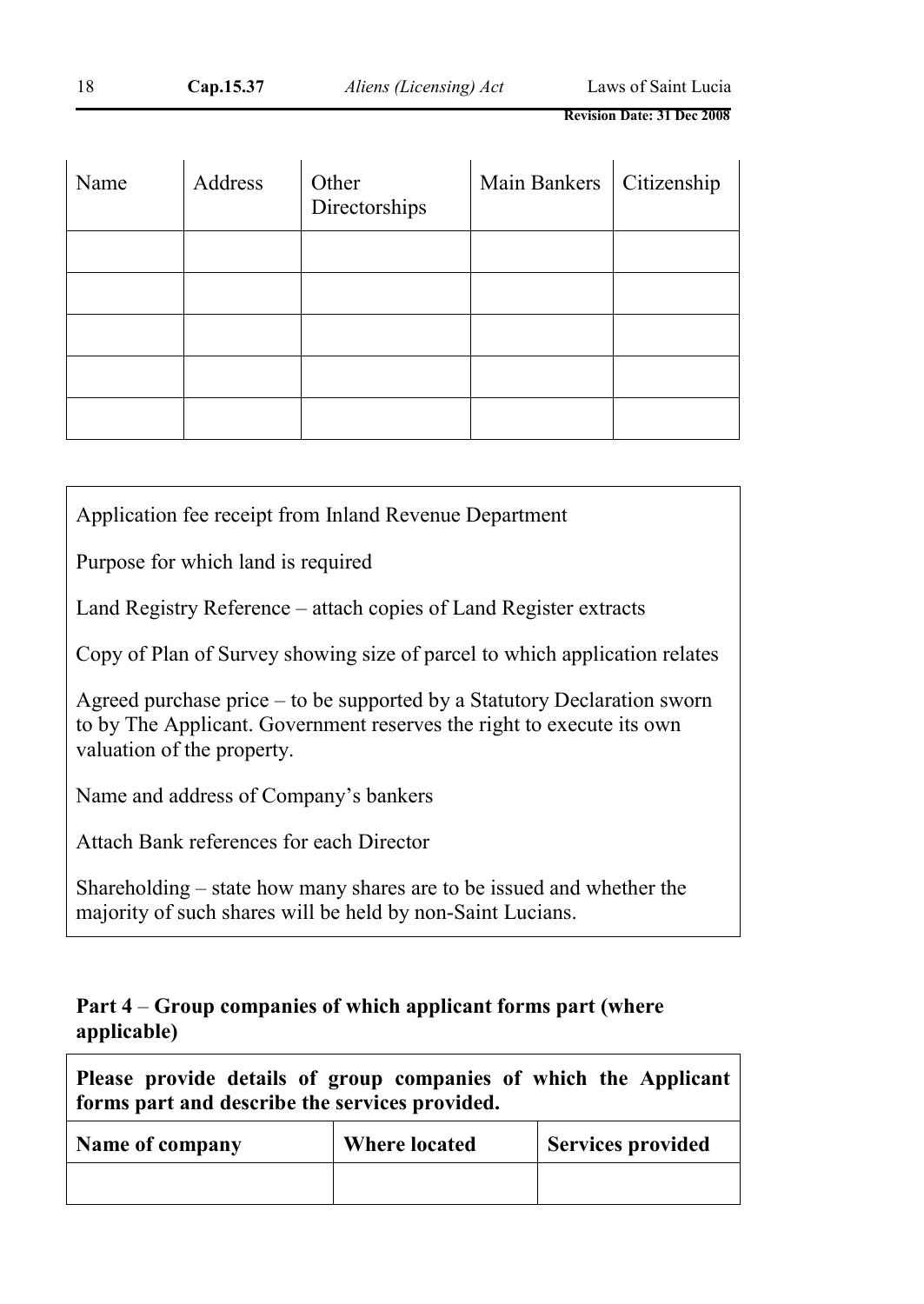## Part 5 – (a) Statutory Declaration – To be completed by Individual Investors

| I,                                                                                                                                                                                                                                                                                                                                                                                   |                                                                                             |                     |                                                                       |  |
|--------------------------------------------------------------------------------------------------------------------------------------------------------------------------------------------------------------------------------------------------------------------------------------------------------------------------------------------------------------------------------------|---------------------------------------------------------------------------------------------|---------------------|-----------------------------------------------------------------------|--|
|                                                                                                                                                                                                                                                                                                                                                                                      | <b>Full Name</b>                                                                            |                     | <b>Passport Number</b>                                                |  |
| of                                                                                                                                                                                                                                                                                                                                                                                   |                                                                                             |                     |                                                                       |  |
|                                                                                                                                                                                                                                                                                                                                                                                      |                                                                                             |                     |                                                                       |  |
|                                                                                                                                                                                                                                                                                                                                                                                      |                                                                                             | <b>Full Address</b> |                                                                       |  |
|                                                                                                                                                                                                                                                                                                                                                                                      | Do solemnly and sincerely declare as follows—                                               |                     |                                                                       |  |
| 1.                                                                                                                                                                                                                                                                                                                                                                                   | That I [*have/have never] been convicted of an offence with a fine<br>delete as appropriate |                     |                                                                       |  |
|                                                                                                                                                                                                                                                                                                                                                                                      | against the laws of Saint Lucia or any other country.                                       |                     | greater than \$5,000 or imprisonment for a term greater than one year |  |
| 2.                                                                                                                                                                                                                                                                                                                                                                                   | The agreed purchase price for the property to be purchased is \$                            |                     |                                                                       |  |
| I make this Declaration conscientiously believing the same to be true and in<br>accordance with the Statutory Declaration Act, and that I am aware that if<br>there is any statement in this declaration which is false, or which I know to<br>be false or do not believe to be true, the licence applied for if granted to me<br>can be withdrawn by the Government of Saint Lucia. |                                                                                             |                     |                                                                       |  |
|                                                                                                                                                                                                                                                                                                                                                                                      | DECLARED before me                                                                          |                     |                                                                       |  |
| At                                                                                                                                                                                                                                                                                                                                                                                   |                                                                                             |                     |                                                                       |  |
|                                                                                                                                                                                                                                                                                                                                                                                      |                                                                                             |                     | Declarant                                                             |  |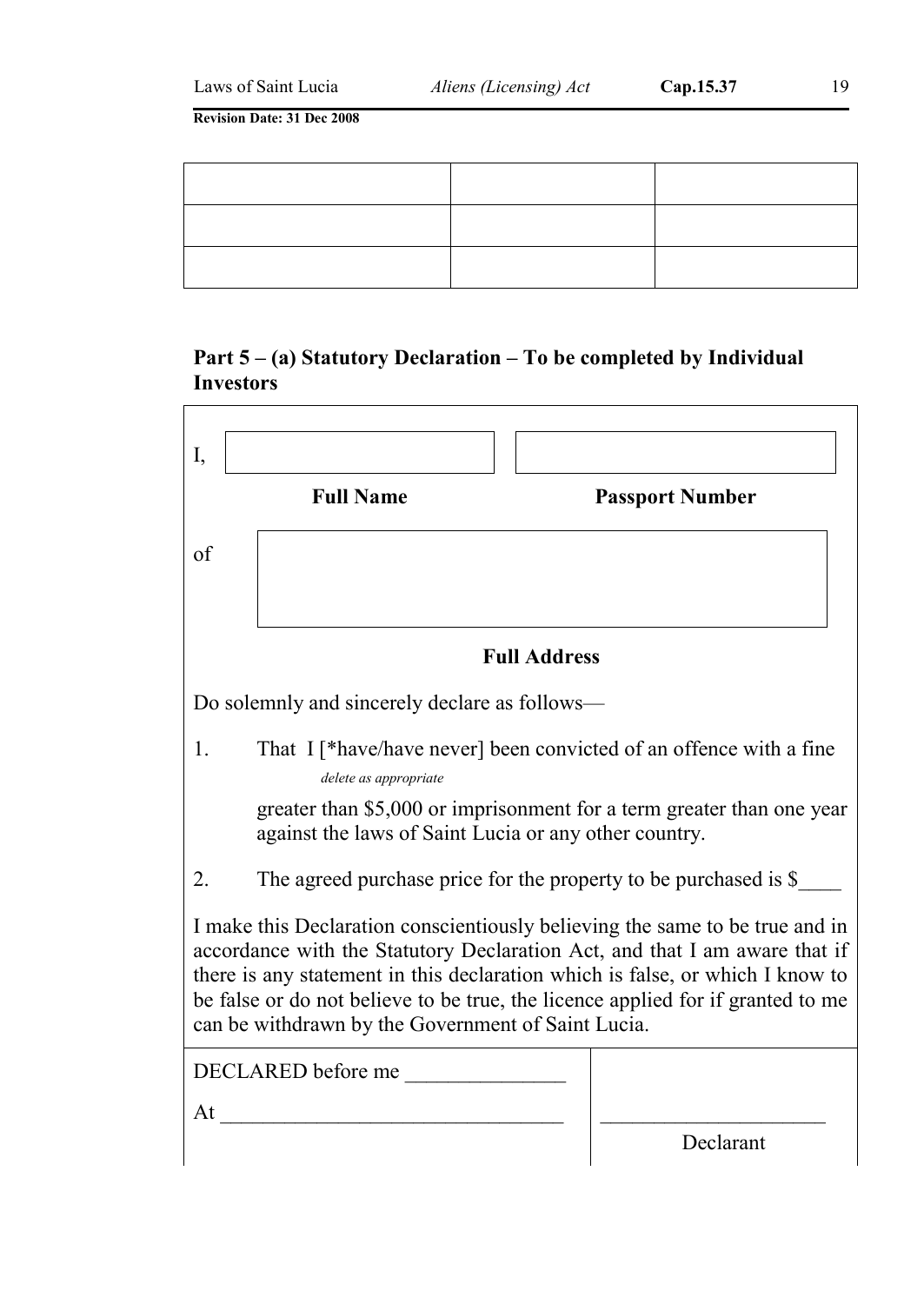| 20   | Cap.15.37                                | Aliens (Licensing) Act                                                | Laws of Saint Lucia               |
|------|------------------------------------------|-----------------------------------------------------------------------|-----------------------------------|
|      |                                          |                                                                       | <b>Revision Date: 31 Dec 2008</b> |
| This | day of                                   | 20                                                                    |                                   |
|      | <b>Justice of the Peace Notary Royal</b> |                                                                       |                                   |
| *    | particulars.                             | If the applicant has been convicted of any such offence please attach |                                   |
| **   | Other than traffic offences              |                                                                       |                                   |

*b) Statutory Declaration – To be completed by a Director of the Investor*

| I, |                                                                                                                                                                                                                                     |            |
|----|-------------------------------------------------------------------------------------------------------------------------------------------------------------------------------------------------------------------------------------|------------|
|    | <b>Full Name</b>                                                                                                                                                                                                                    | A Director |
| of |                                                                                                                                                                                                                                     | Company    |
|    | Limited                                                                                                                                                                                                                             |            |
| of |                                                                                                                                                                                                                                     |            |
|    | <b>Full Address</b>                                                                                                                                                                                                                 |            |
|    | Do solemnly and sincerely declare as follows—                                                                                                                                                                                       |            |
| 1. | That * I or the Company have never been convicted of any<br>offence** the penalty of which is not less than \$5,000 or a term of<br>imprisonment of not less than one year against the laws of Saint<br>Lucia or any other country. |            |
|    | The agreed purchase price for the property to be purchased is                                                                                                                                                                       |            |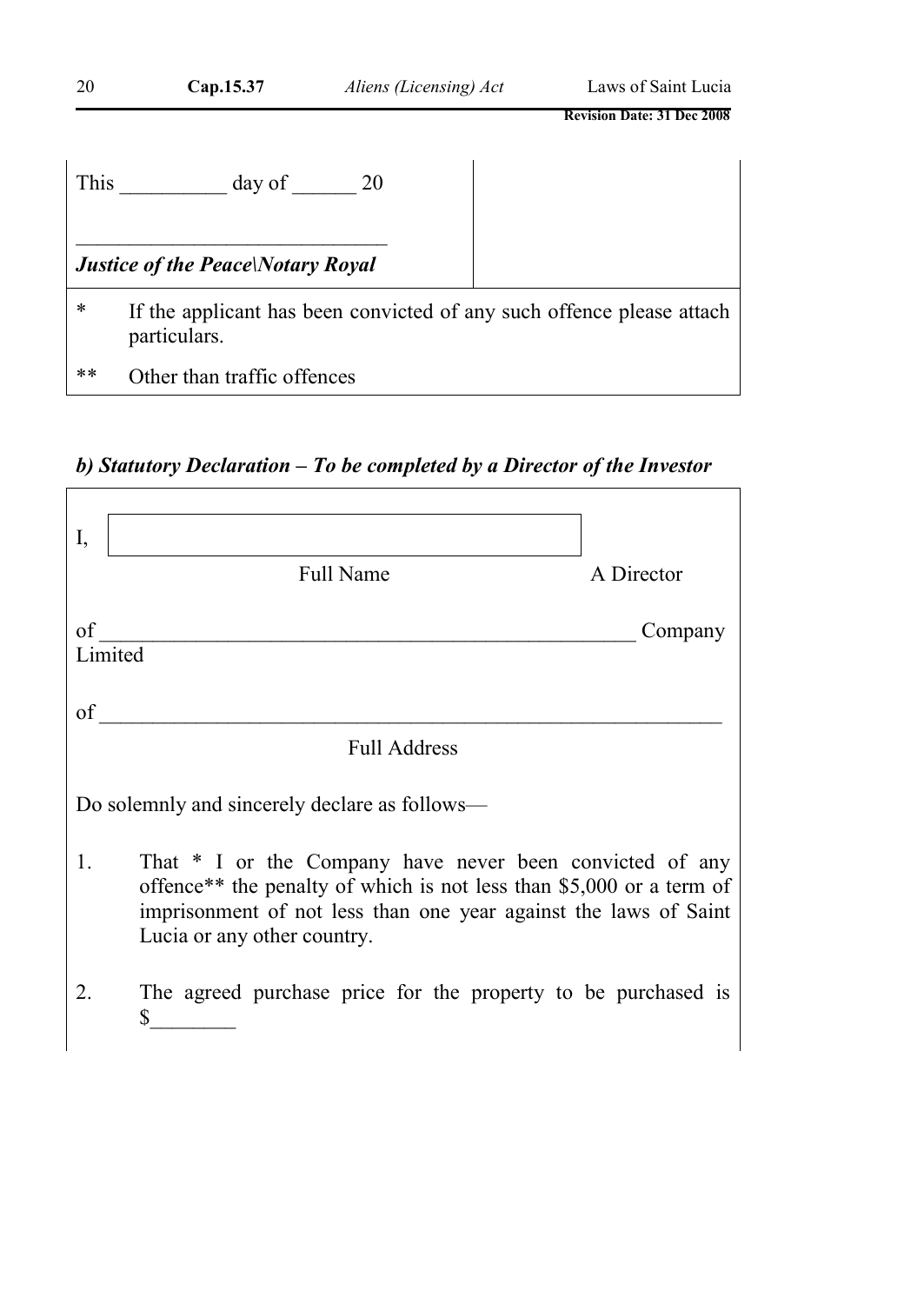I make this declaration conscientiously believing the same to be true and in accordance with the Statutory Declaration Act, and that I am aware that if there is any statement in this declaration which is false, or which I know to be false or do not believe to be true, the licence applied for if granted to me can be withdrawn by the Government of Saint Lucia.

| DECLARED before me                                                                         |           |
|--------------------------------------------------------------------------------------------|-----------|
| At                                                                                         |           |
|                                                                                            | Declarant |
| This day of 20                                                                             |           |
| <b>Justice of the Peace Notary Royal</b>                                                   |           |
| *<br>If the applicant has been convicted of any such offence please attach<br>particulars. |           |
| $**$<br>Other than traffic offences                                                        |           |

*(Amended by S.I.163/2006)*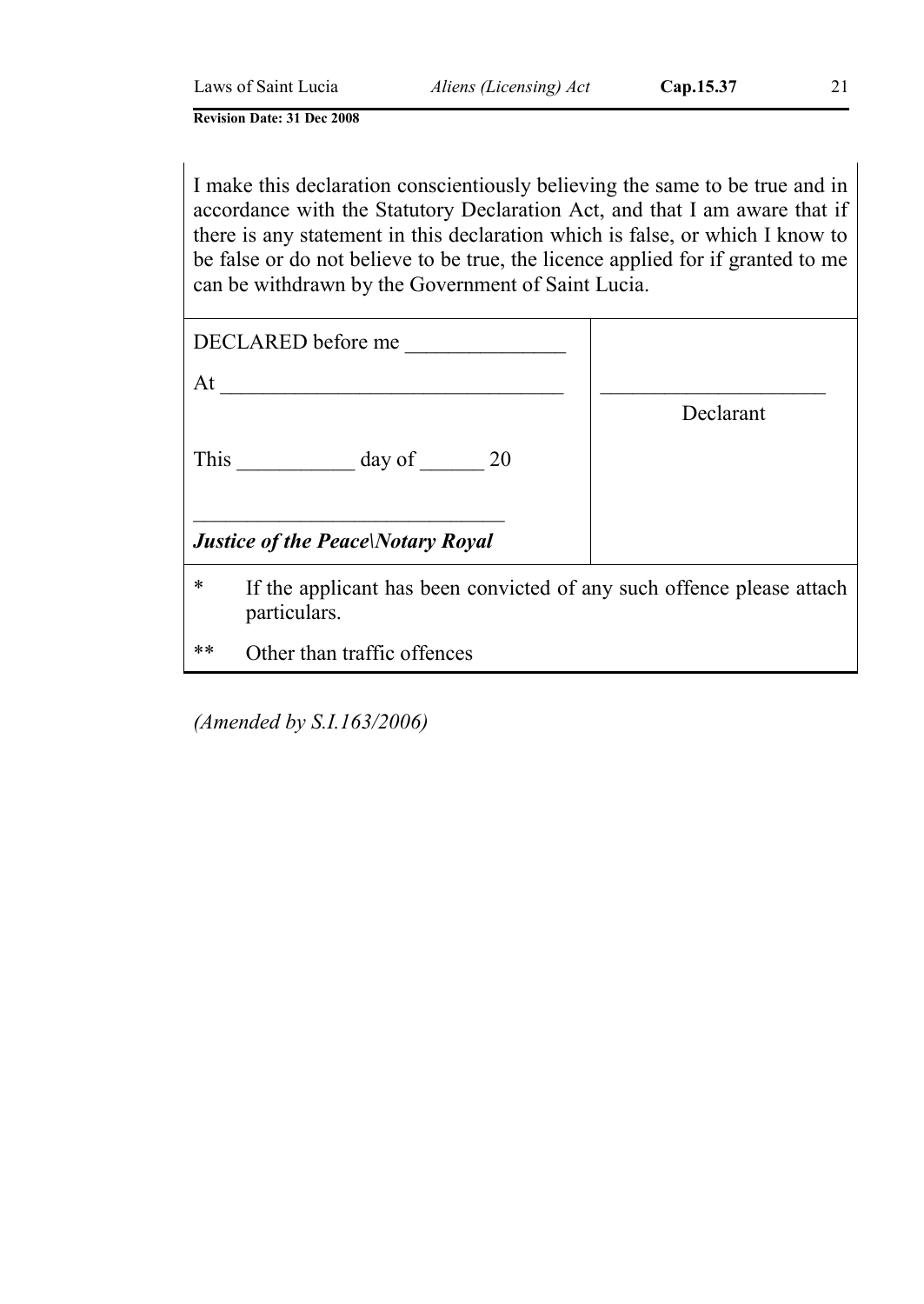## SCHEDULE 2

## LICENCE FEES

(*Section 12*)

## PART A

## NON REFUNDABLE APPLICATION FEE EC\$1500

## PART B

| Licence to purchase or to hold<br>land or licence for a body<br>corporate or unincorporated to<br>continue to hold land where the<br>body<br>corporate<br>or<br>unincorporated becomes<br>an<br>alien company. | Up to 1 acre                                                                       | \$5,000  |
|----------------------------------------------------------------------------------------------------------------------------------------------------------------------------------------------------------------|------------------------------------------------------------------------------------|----------|
|                                                                                                                                                                                                                | Over 1 acre and up<br>to 10 acres                                                  | \$10,000 |
|                                                                                                                                                                                                                | Over 10 acres and<br>up to 20 acres                                                | \$20,000 |
|                                                                                                                                                                                                                | Over 20 acres and<br>up to 50 acres                                                | 30,000   |
|                                                                                                                                                                                                                | Over 50 acres and<br>up to 100 acres                                               | 40,000   |
|                                                                                                                                                                                                                | Over 100 acres                                                                     | 50,000   |
| Licence to lease land                                                                                                                                                                                          | 2% of the aggregate rental payable in<br>respect of the full duration of the lease |          |
| Licence to hold land in trust                                                                                                                                                                                  | 5% of the value of the trust property                                              |          |
| Any other Licence                                                                                                                                                                                              | \$1,500.00                                                                         |          |
| ( <i>Amended by S.I.24/2004</i> )                                                                                                                                                                              |                                                                                    |          |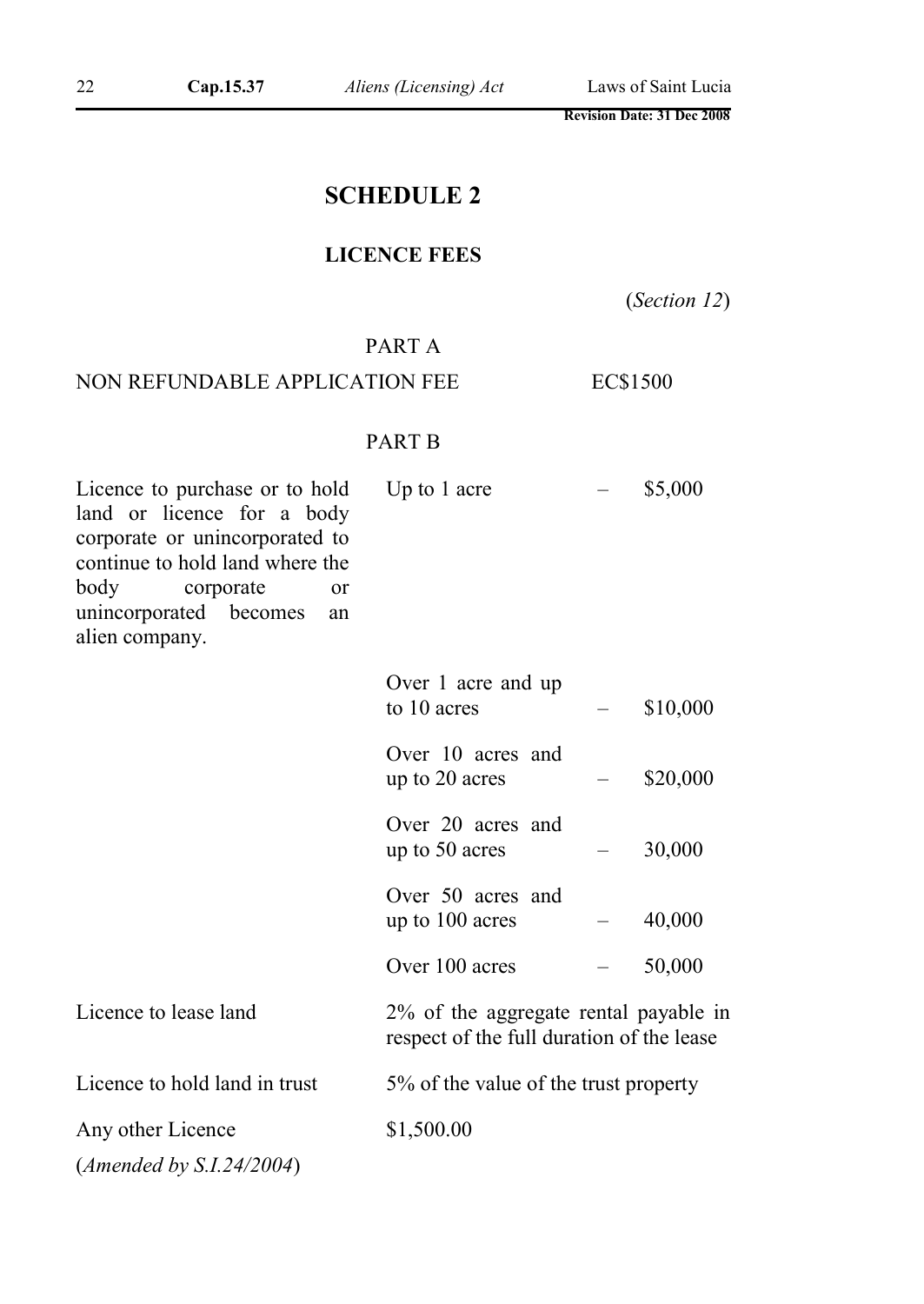## SCHEDULE 3

#### SAINT LUCIA

## STATUTORY DECLARATION

(*Section 12*)

|  | ., Ul  115 |
|--|------------|
|--|------------|

the island of Saint Lucia, do solemnly and sincerely declare as follows—

- 1. That I am a citizen of
- 2. That  $*$  ............... I have never been convicted of an offence against the laws of Saint Lucia or any other State.
- 3. That I am of good character.

I make this Declaration conscientiously believing the same to be true and in accordance with the Statutory Declarations Act\*, and I am aware that if there is any statement in this Declaration which is false, or which I know or believe to be false, or do not believe to be true, I am liable to imprisonment.

| DECLARED before me |           |
|--------------------|-----------|
| at.                |           |
| 20                 | Declarant |
|                    |           |
| NOTARY ROYAL       |           |

\* Insert where applicable: save for minor traffic offences.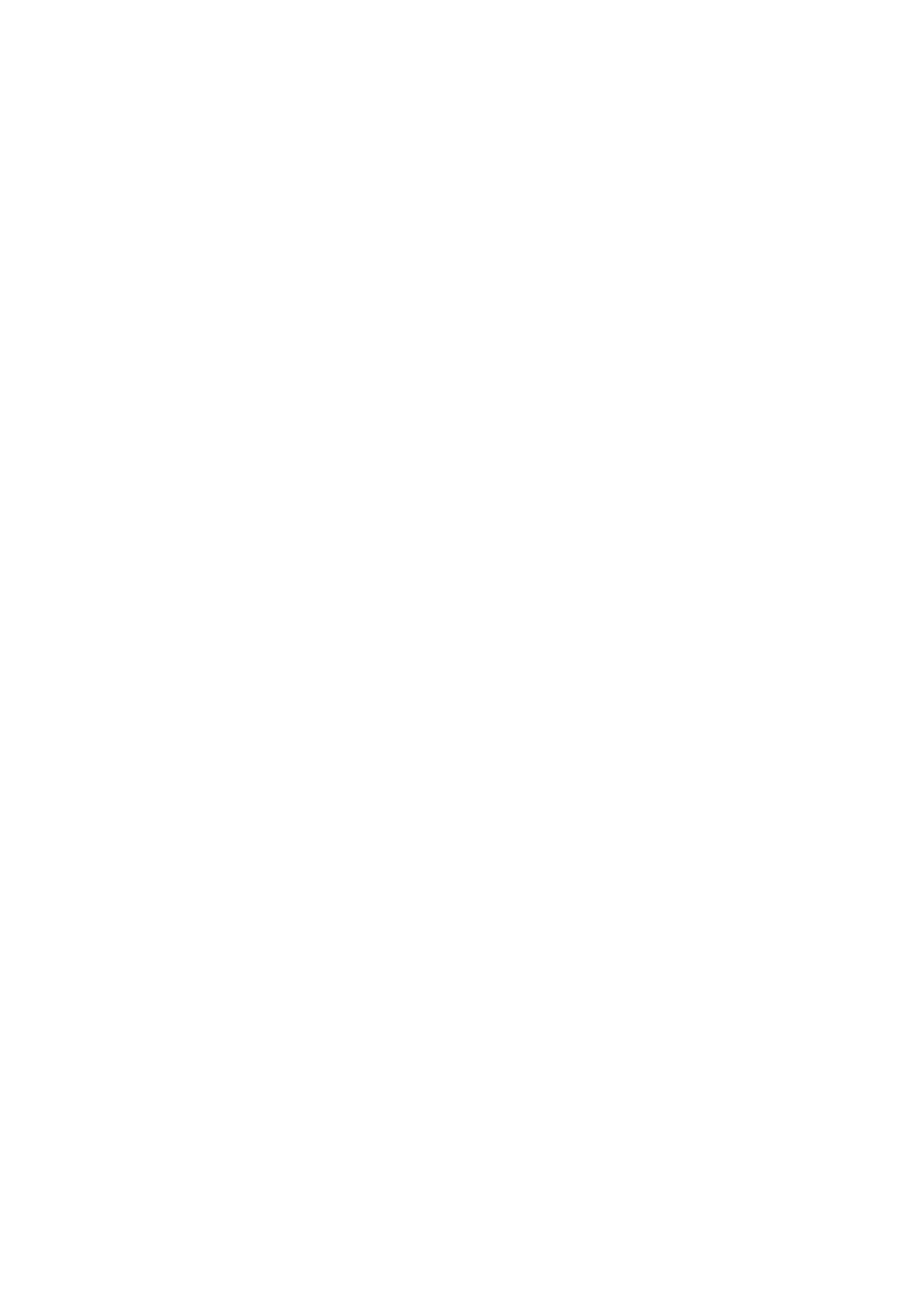## ALIENS (LICENSING) (OECS SECURITIES EXEMPTION) ORDER – SECTION 19

#### (Statutory Instrument 144/2005)

Commencement [17 October 2005]

#### 1. CITATION

This Order may be cited as the Aliens (Licensing) (OECS Securities Exemption) Order.

#### 2. EXEMPTION

It is hereby declared that an alien or an alien company is exempt from the provisions of the Aliens (Licensing) Act for the purpose of trading in Securities on the Eastern Caribbean Securities Exchange under the Securities Act.